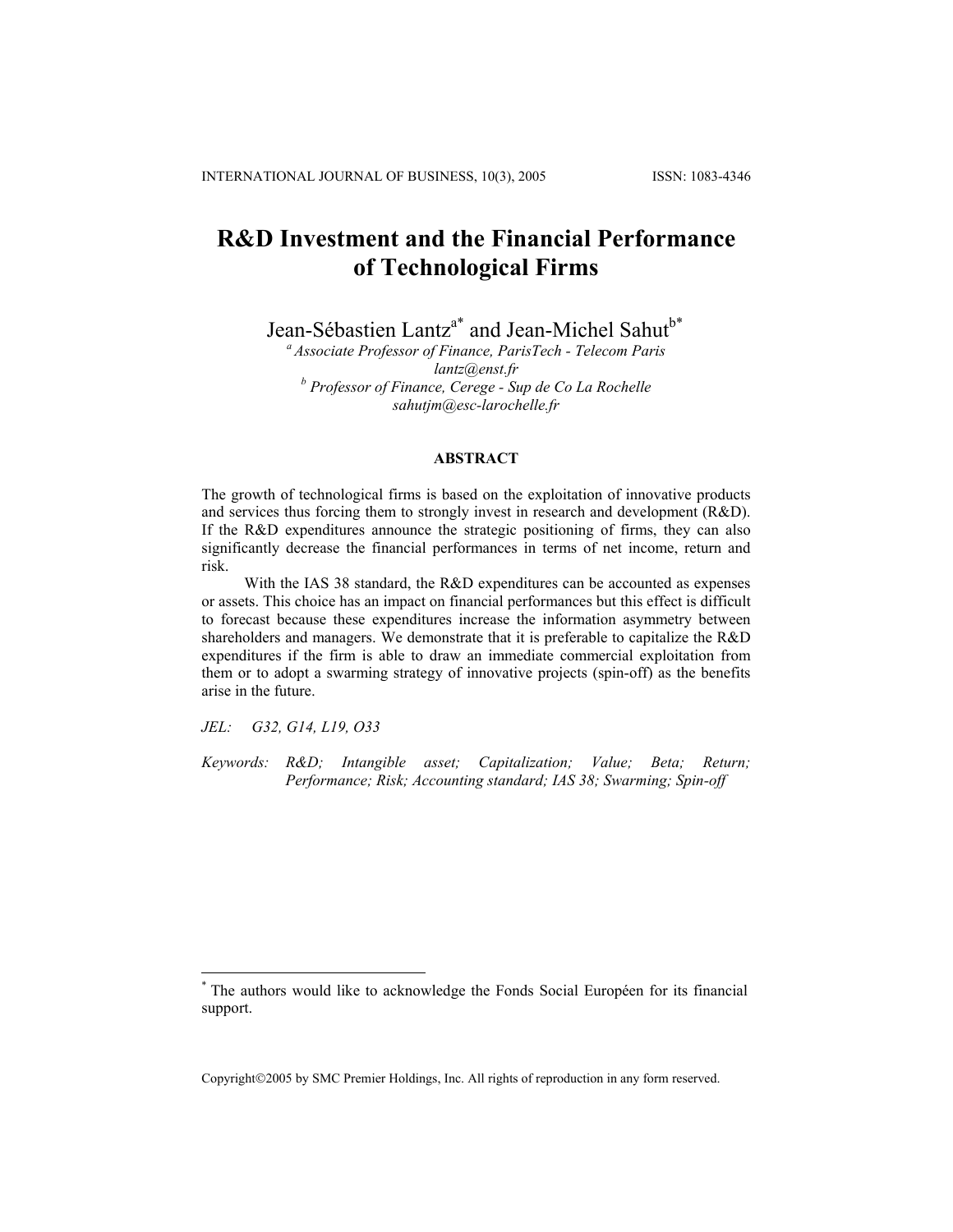## **I. INTRODUCTION**

The nature of investments realised by firms have especially changed during the last twenty years; intangible investments developed quickly and represent a large proportion of the firms assets, which by nature are difficult to evaluate. The research and development (noted R&D thereafter) expenditures are strategic and sensitive because they intervene in the upstream of the production cycle and reveal the strategic orientations of firms. The decisional choices, resulting from the process of knowledge acquisition and rights, are irreversible and structure firms, sometimes putting them in danger. Moreover, the control of R&D activities is delicate because the developing complexity of technological projects generates an increase of control costs to overcome the information asymmetry. This is the reason why we questioned the incidence of the integration strategies upon the financial performance of firms. This research lies within the scope of the implementation of IAS  $38$  standard<sup>1</sup> in the European Union for firms listed on stock exchanges. This standard should help the financial communication on intangibles assets.

Previous research shows that firms which undertake intense R&D expenditures reinforce their position on the market by improving their sales. Nevertheless, these studies did not lead to a consensus about the impacts on income and financial performance. This last aspect remains under researched.

This paper is organized in two parts. In Section II, we located our research in R&D literature in order to define our framework. We formulate assumptions to study the impacts of R&D expenditures on income, financial performance and risk of firms. In Section III, after a descriptive analysis of our sample, we test our assumptions using simple and multiple regressions, as well as tests of differences of the averages. Lastly, we discuss the results obtained in order to show what can be of interest for technological firms to adopt a strategy of R&D expenditures capitalization.

#### **II. THEORETICAL FRAMEWORK**

Among the studies on the performance, value and risk of the intangible assets, R&D occupies a dominating position because of the link of this intangible element with the theories of the innovation in economy. In this section, we present a review of the literature about the impacts of R&D expenditures on the firm's value, its performance and its risk in order to elaborate our assumptions.

#### **A. R&D and the Firm's Value**

Many researchers have been interested in the relationship between R&D expenditures and the firm's value. These studies are founded on a stock exchange analysis of the firms that realized immaterial capital expenditures. The objective is to establish a link between the evolutions of the market value of firms and their immaterial expenditures, generally limited to the expenditures of R&D, publicity, and patents. This market value is expressed as the sum of the market value of the tangible and intangible assets. To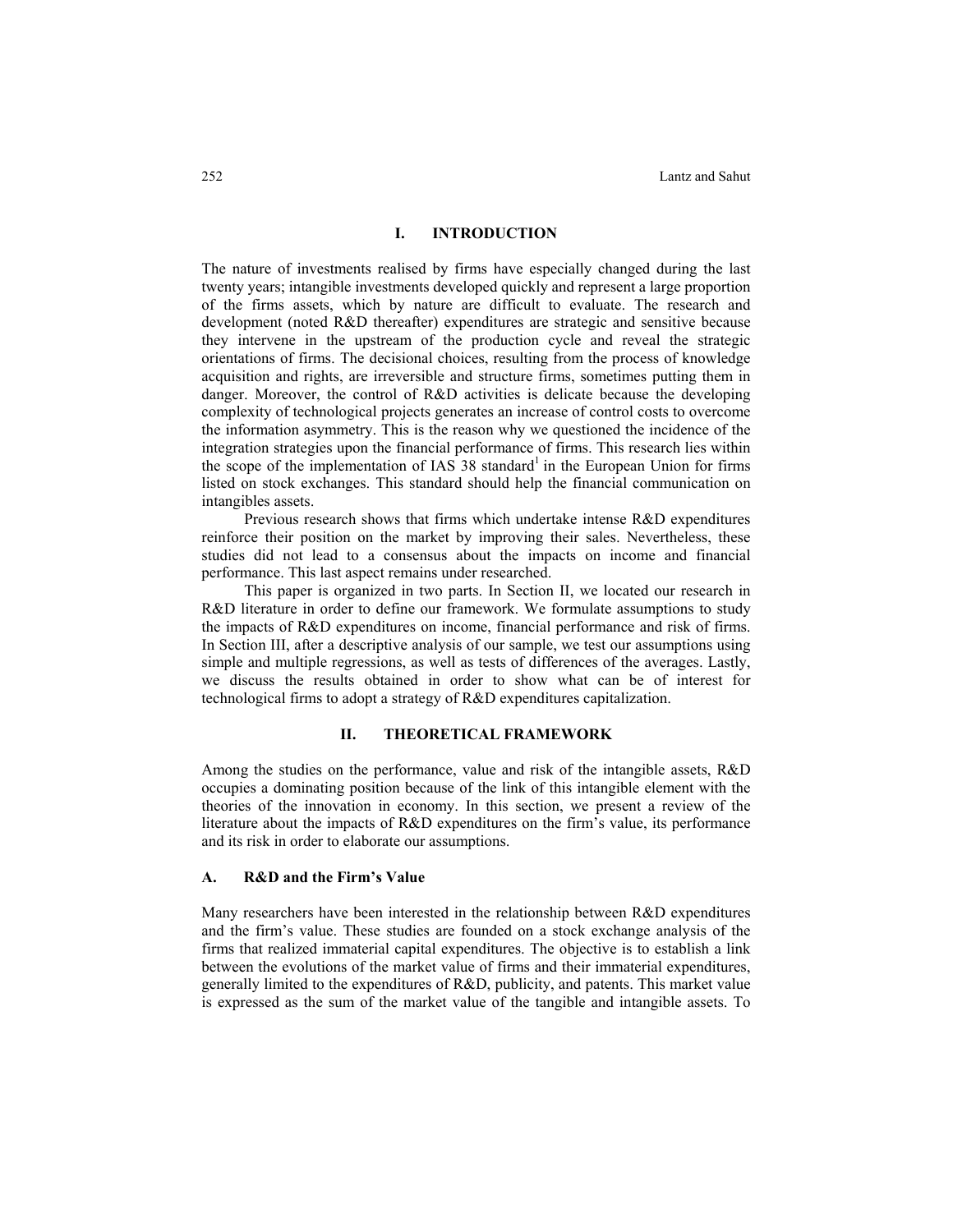explain the link between "R&D and the firms value ", the review of the literature suggests to use the "Q of Tobin" indicator expressed by the ratio:

$$
Q_t = MV_t / RC(T_t + I_t)
$$
 (1)

where MV<sub>t</sub> is market value of the assets and  $RC(T_t + I_t)$  is replacement value of the tangible assets  $(T_t)$  and intangible assets  $(I_t)$ .

According to its creator, this ratio must equal one. However, the review of the literature studied thereafter, shows that generally this is not the case, which allows for many interpretations. For Tobin (1978) this indicates an imbalance, and thus profitable investment or disinvestment opportunities. Whereas for Salinger (1978), Bulow (1985), and Wernerfelt and Montgomery (1988), this imbalance is due to the off-balance sheet elements (like the provisions for retirements), or to strategic factors (monopoly rent, diversification). The latter authors postulate that the "Q of Tobin" variable consists of measuring the difference between the current value of a firm (market value, output) and the initial value of the resources used to create the firm (historical book value, input). This ratio is thus a measurement of the firms performance since its creation and has to be higher than 1.

Other authors such as Griliches (1981), Cockburn and Griliches (1988), Hall (1988), Megna and Klock (1993), Chung and Pruitt (1996) considered this ratio Q as an indicator of the intangible assets of a firm not recognized in accounting.

Today, this approach is generally adopted and numerous studies shown a strong correlation between this Q ratio and the intangible expenditures of firms, in particular the R&D expenditures (Hirshey and Weygandt 1985; Skinner 1993; Agrawal and Knoeber 1996).

The results obtained seem to be unambiguous; R&D expenditures positively and significantly correlate with the market value of firms. These expenditures are valued by the market as assets which will generate additional cash-flows in the long term. For example, Pakes (1978, 1985) found that an increase in R&D expenditures or patents has a positive and significant impact on the firm's value.

Another approach, founded on heuristic models, comes to confirm this correlation between R&D expenditures, net income and the firm's value. Connolly and Hirschey's (1984) study, which concentrated on 390 firms of the classification Fortune 500, showed the existence of a positive correlation between the R&D expenditures and the firm's value. This tends to validate the concept of intangible capital.

Nakamura and Leonard (2001) added that during the last decade, studies regularly highlight that the R&D expenditures of a firm increase its market value of an amount at least equivalent to these expenditures. However Lev (1996) does not recognize the stock exchange as a means of evaluating intangible assets. Using the results recorded by Chan, Lakonishok and Sougiannis's (2001) study, it can be seen that the market systematically underestimates the firm's value realizing significant intangible investments, in particular in R&D.

Thus, these studies show that there is a positive correlation between the R&D expenditures and the firm's value quoted on stock exchange. The current value of the Q of Tobin rate can be explained by the fact that firms are moving to adapt to a certain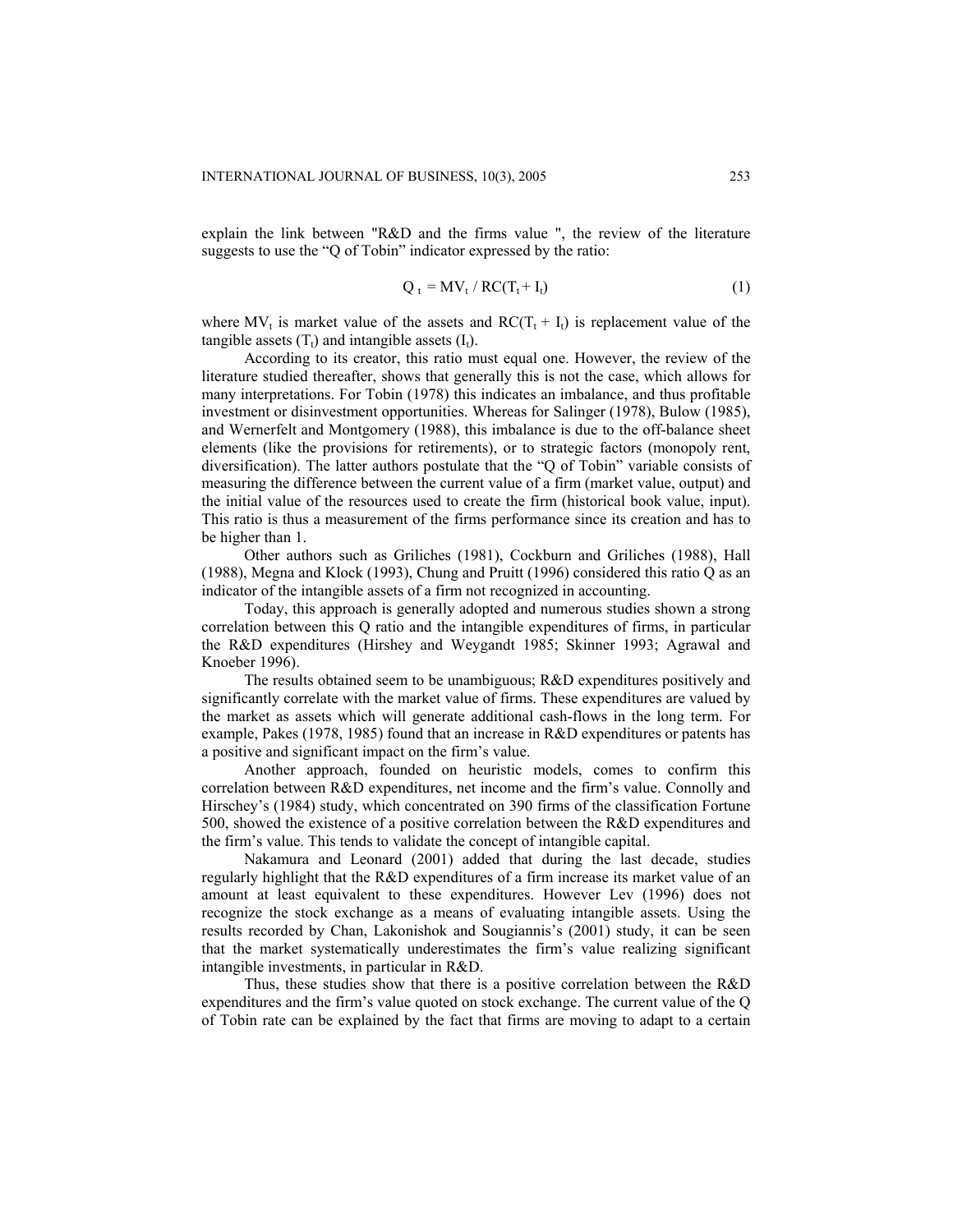economic reality where the intangible elements play a crucial role for their development. This importance of the intangible elements is appreciated through its impact on the firm's performance in the following section.

### **B. R&D and the Firm's Performance**

Beyond their impact on the firm's market value, R&D expenditures have an influence on the firm's performance, which is appreciated in terms of income and return.

#### **1. Impact on income**

On this point, we can note in particular the contribution of Sougiannis (1994), who studied the correlation between the annual R&D expenditures and the net income announced by the firms in their annual report. Its two main results are (a) a dollar spent in R&D induces an average net income rise of 2 dollars over the following 7 years, which means a return of these investments of 26% per year on average, and (b) a dollar spent in R&D leads to a rise of almost 3 dollars of the firm studied value. But Morbey (1989) affirmed that there is any link between the R&D expenditures of American companies and the growth of their profit.

In Europe, because of the IAS 38 standard, the result of this type of study depends on the way in which these expenditures are accounted whether as expenses or assets. Ding and Stolowy (2003) worked on the reasons for which French firms capitalize their R&D expenditures and the relevance of this strategy. Their analysis did not provide any result to show this. They just identified, for the French domestic market, the firm's characteristics (high tech industry and having a high risk beta) that can predict their R&D capitalization.

Other authors studied this type of relationship by looking at other factors, like the sales growth, instead of the net income. So, Brenner and Rushton (1989) noticed that the firms which have higher R&D expenditures on average obtain a sales growth rate higher than the market average rate, and vise versa.

### **2. Impact on return**

We have indexed three studies that would confirm the assumption of a positive incidence of R&D expenditures on the return of firms. Chan et al. (1990) highlighted a positive reaction of the firm's stock exchange prices when they announce the increase of their R&D expenditures. Canibano, Garcia-Ayuso and Sanchez (2000) asserted that return rises with the increase of the R&D expenditures. It is by supposing that the investments in R&D help to increase future profit, that this sort of research identifies this positive and significant link.

However, Sundaram, John and John (1996) reached the opposite conclusion. They did not find a positive relationship between R&D expenditures and stock exchange prices. By refining their study, they showed that the reaction of the market depends on the level of competition in the sector; an increase of R&D expenditures in a non-competitive sector (weak competition) leads to a rise of the initiating firm's stock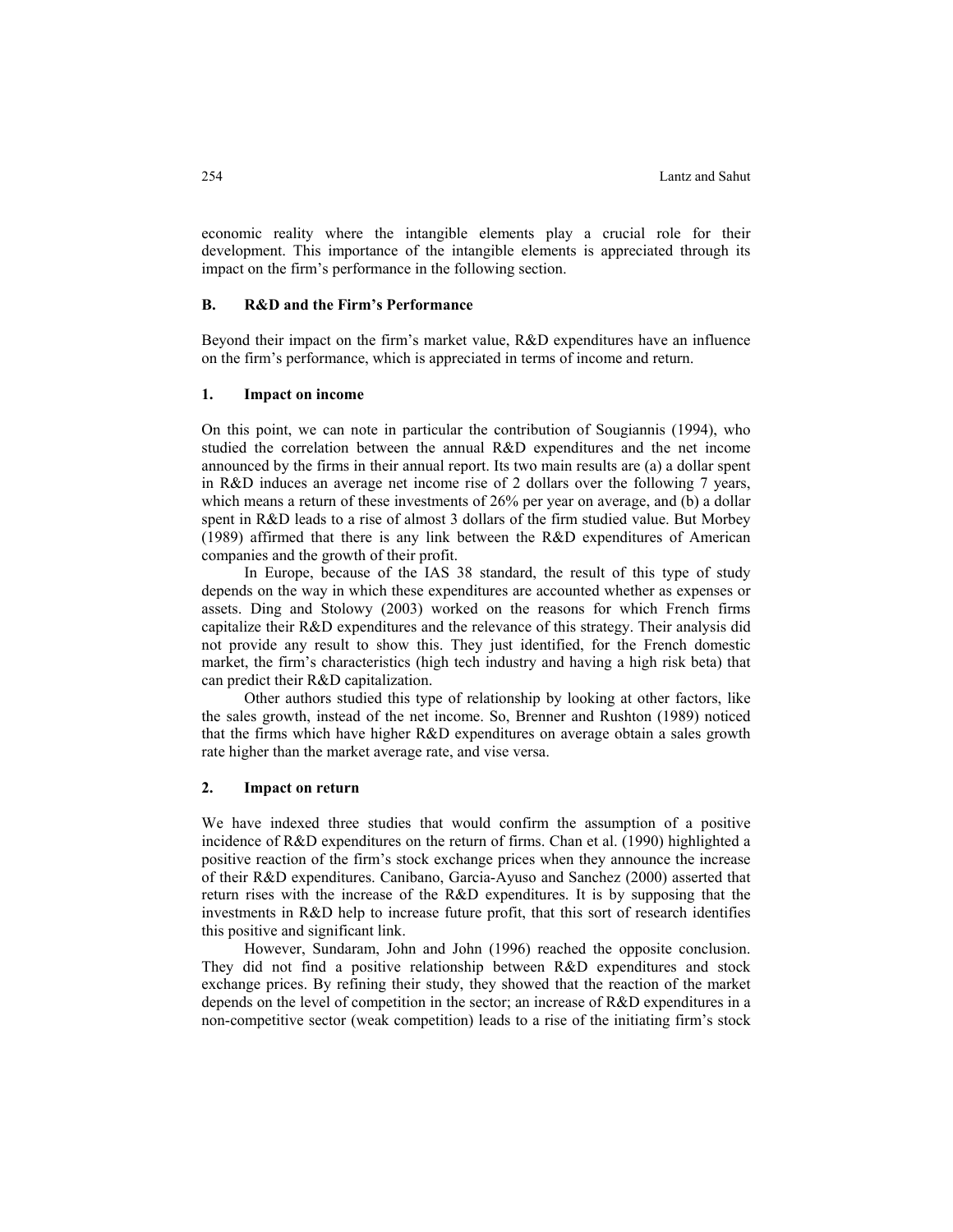price. On the other hand, in a very competitive sector, this type of announcement induces a fall of the firm's stock price. This difference, concerning the impact on the stock price, is noted by other authors like Hall (1993) and can be explained by the fact that the results depend on the period of the study, and in particular, if they were carried out before or after the year 1985, which seems to be a hinge year in terms of investor behaviour in the United States.

These various studies assert that the R&D expenditures of a firm influence its value, return and its accounting figures with, however, a strong sensitivity to the economic situation and the competition in their sector. Consequently, we make the following assumption:

H1.1: The return of technological firms is decreasing with the intensity of the expenses in R&D (expenses of R&D/turnover).

On the other hand, a firm which intensely exploits the results of its research should generate a significant turnover compared to its intangible assets and have weak intangible fixed assets compared to its total assets. Indeed, if the R&D expenditures are accounted as expenses, they strongly decrease the firm's income but if they are capitalized, they weigh down the balance sheet. In the first case, they deteriorate the margin ratio and in the second case, they decrease the financial lever, finding its origin in asset rotation. So, we can deduct the following assumptions:

- H1.2: The firm's return increases when the R&D expenditures are accounted as expenses rather than assets.
- H1.3: The firm's return grows when its EBIT is significant compared to its intangible assets.

## **C. Expenditure of R&D and Risk of the Firm**

The immaterial elements put the firm in a situation of informational asymmetry compared to the market because it obviously lacks control on the contents as well as on the prospects for future profit. The immaterial investments require an attentive management and specific means because of their particular risks. Indeed, the future value of these assets is not guaranteed. These R&D projects imply very high development and control costs. From this point of view, firms must exert high expenditures for a dubious future return.

More over, innovating firms generally have a strong growth. This induces a risk of growth that can lead to problems of liquidity, and bankruptcy especially because these firms are generally small and do not have the financial strength necessary to absorb these crises. In the technological sector, like the pharmaceutical industry, many research projects are developed by small specialized laboratories that, in the event of success, sell or lay off their discoveries to big groups. This is because the uncertainty of the innovations created involves a technological and competitive risk - the first is that a technological rupture brutally makes obsolete the discovery, the second is that its discovery will not become a market standard - which small firms cannot assume.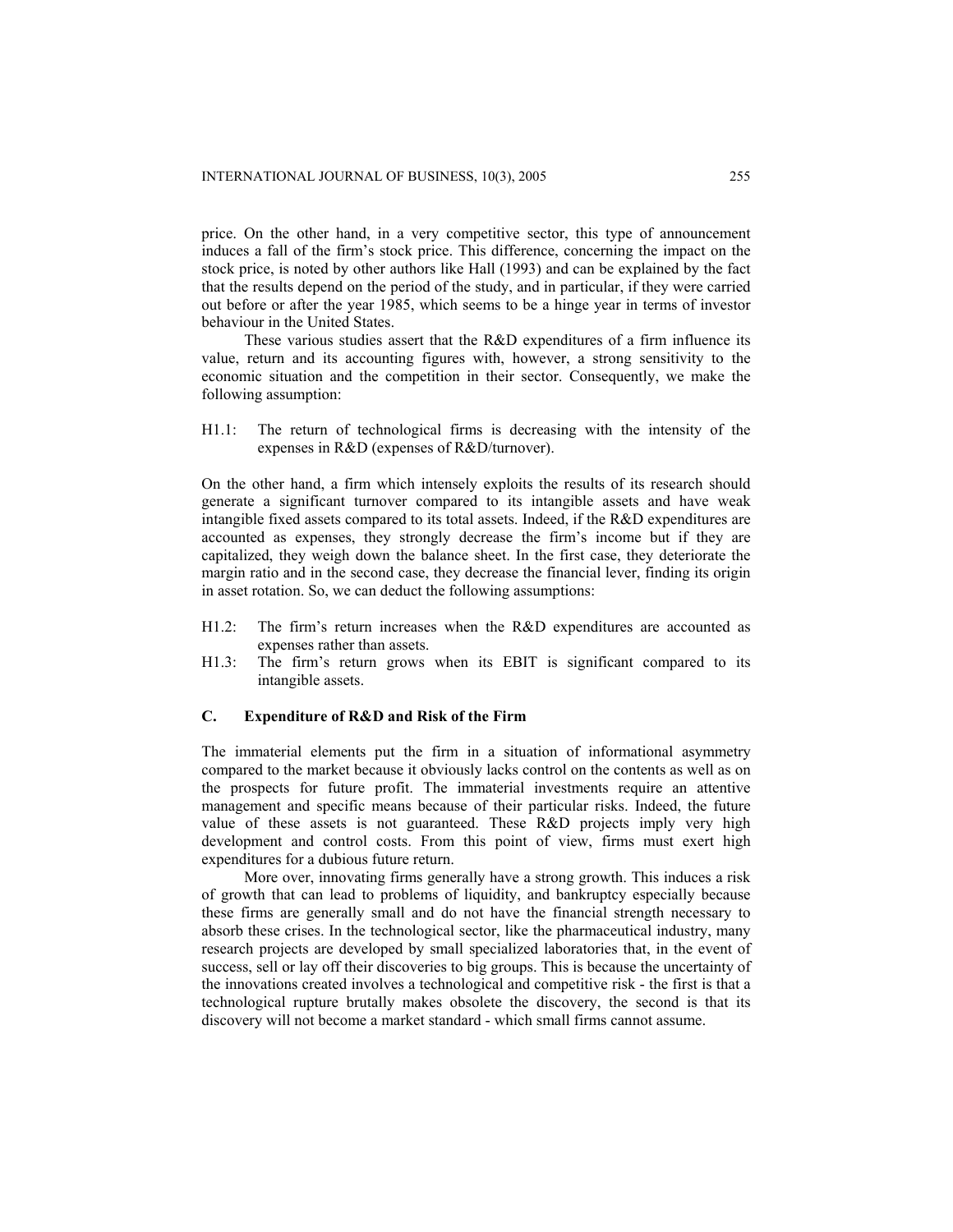In a study on the failure factors of investment projects, Mansfield and Wagner (1975) showed that intangible investments have a greater probability of failure than tangible investments. For Williamson (1988), the absence of materiality in these investments, associated with the absence of secondary market, implies that there is not real guarantee put on the asset, and this leads to a stronger risk of insolvency.

Studies realized by Mansfield and Wagner (1977), Griliches (1979), Jaffe (1986), Audretsch and Feldman (1996) demonstrate that the spillovers relating to processes of specific R&D make it possible for competitors to gain competitiveness at a lower cost; the imitation of the processes. These studies show in particular that, in the sectors with a strong intensity of R&D, the R&D expenditures increase the competitor's inventories of knowledge and improve the results of their research.

Another characteristic intangible expenditure is irreversibility, i.e. if a firm stop a project, it cannot recover all the money invested, because generally these investments are partly specific to the firm and cannot be sold at their acquisition cost.

Lastly, with regards to the link between risk of the firm and R&D expenditure, Ding and Stolowy (2003), in a study on the capitalization of R&D expenditures applied to a sample of 68 French firms belonging to the SBF 250 index, noticed that the companies which capitalize their R&D expenditures have a high beta risk. The study of Ho, Zhenyu, and Yap (2004) leads to the same conclusion. Based on a broad sample of American firms characterized by a very significant stock exchange capitalization, this study indicates a very great return for firms with very intensive R&D expenditures. At the same time, the analysis of the correlation confirms that the intensity of the R&D expenditures positively relates to the systematic risk of the stock market. Thus, we can elaborate the following assumptions:

- H2.1: the more intense the R&D expenses of a firm are, the riskier the firm is (high beta).
- H2.2: The risk of the firm is higher when it capitalizes its R&D expenditures.
- H2.3: The firm is less risky when its EBIT is high compared to its intangible fixed assets.

The review of the literature insists on contradictory results about the incidence of the R&D expenditures on the firm's financial performance. Our synthesis and observation led us to suppose that if the R&D expenditures should indicate the capacity of a firm to maintain its competitive advantages. Firstly there are sources of expenses coming to decrease the firm's return. Moreover, the asymmetry of information being increasing with the R&D expenditures, they would enhance the perceived risk by the investors.

In order to test these assumptions, we chose to focus our study on technological firms because their activities are based on the economic exploitation of their R&D results. In the following section, we expose the characteristics of our sample and the methodology employed to test these six assumptions.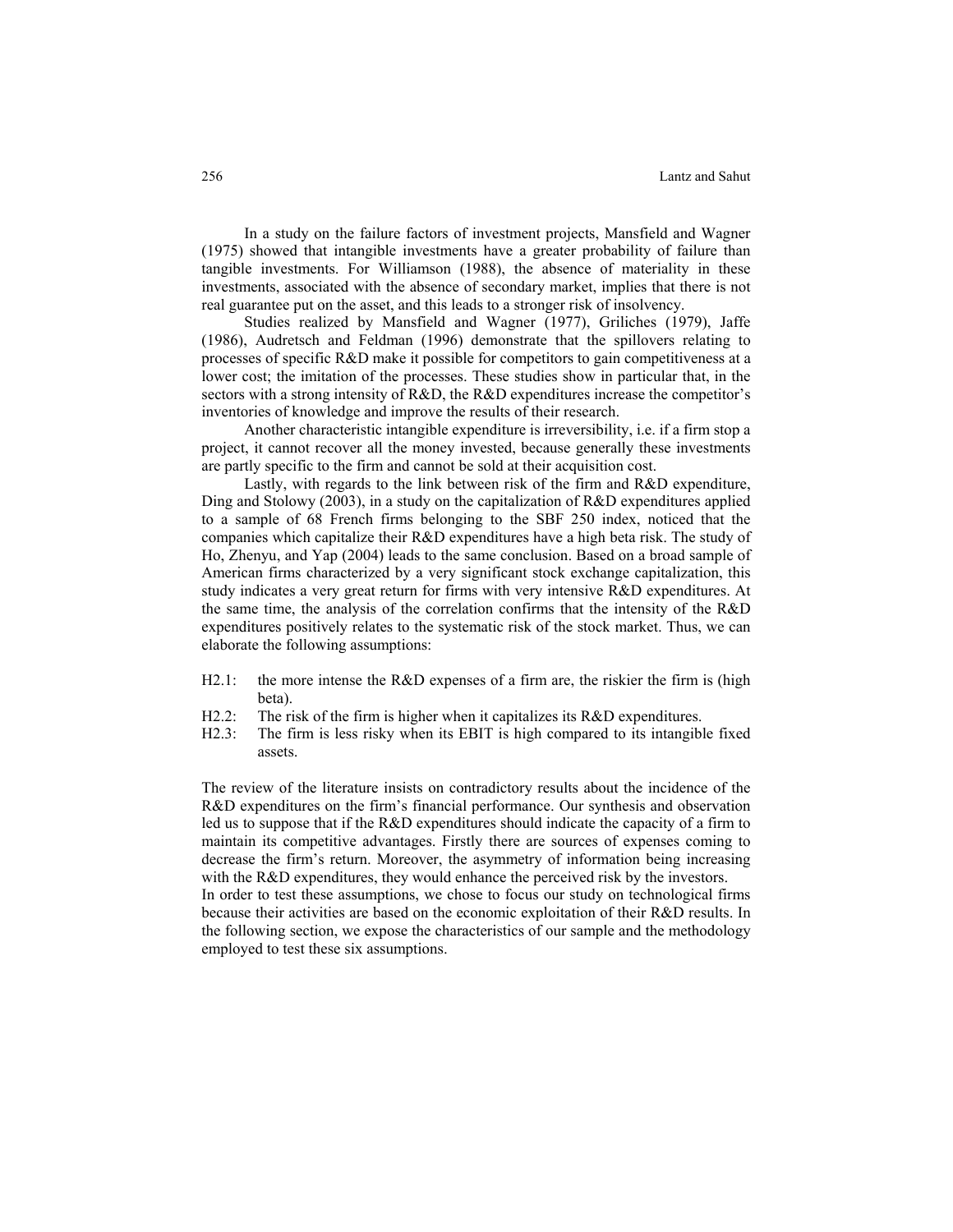## **III. EMPIRICAL RESULTS**

#### **A. Sample and Methodology**

For the purpose of our analysis we use data from the 2004 annual report of firms and the JCF Quant software. For homogeneity, the firms of our sample are exclusively listed on EURONEXT and NASDAQ. Our sample is composed of 213 firms in technological sector<sup>2</sup>.

The annual return of a share is obtained by summing the daily returns that are calculated with the closing prices. For each firm of the sample, the beta is the covariance of the daily stock return with the daily market index return divide by the variance of the daily market return.

The objective of the regression analysis, which we lead in the empirical part, is to explain the firms financial performance in the sample, in terms of return and beta, (the metric dependent variables) with the other accounting metric independent variables.

### **B. Descriptive Analysis of the Sample**

The technological firms of our sample have R&D expenditures accounted as expenses in the income statement, which rise on average to 100,7 million euros. These expenses are highest for the aerospace and telecommunications sectors, with respectively 312 million euros and 55,3 million euros. For the software sector, expenses in R&D are on average 33,7 million euros and 1,47 million in biotechnologies sector. More over, the companies in the aerospace and telecommunications sectors have the largest total assets and the he biotech firms are the smallest: the size is nearly 94 times lower than those in the aerospace sector. These statistics show that biotech firms are mostly spin-off of pharmaceutical groups or large laboratories.

The averages EBIT and intangibles assets also follow the same order. However, this order is reversed when we look at intangible assets with regards to the total assets (the intangibility of the firm). Whereas the firms in the biotechnology and the software sectors have respectively 6,8% and 5,6% (medians) intangibles to their total assets, firms in the telecommunications and aerospace sectors have close to two times less intangible assets (respectively 3,7% and 3,9%). These observations point out that these last two sectors invested and capitalized less in R&D expenditures.

We approximate the R&D capitalization intensity with the ratio: intangible asset / R&D expenses, that we call the R&D capitalization ratio. For firms with significant R&D expenditures, a high R&D capitalization ratio means that the firm strongly account their R&D expenditures as intangible assets. Intangible assets are then high compared to the R&D expenses. We will see later that the R&D capitalization ratio must be combined with the R&D expenses ratio to improve financial analysis. But before going further in the interpretation of the descriptive statistics, let us recall that the ratio of R&D expenses is high if the expenditures in R&D, registered in the income statement, are high compared to the EBIT.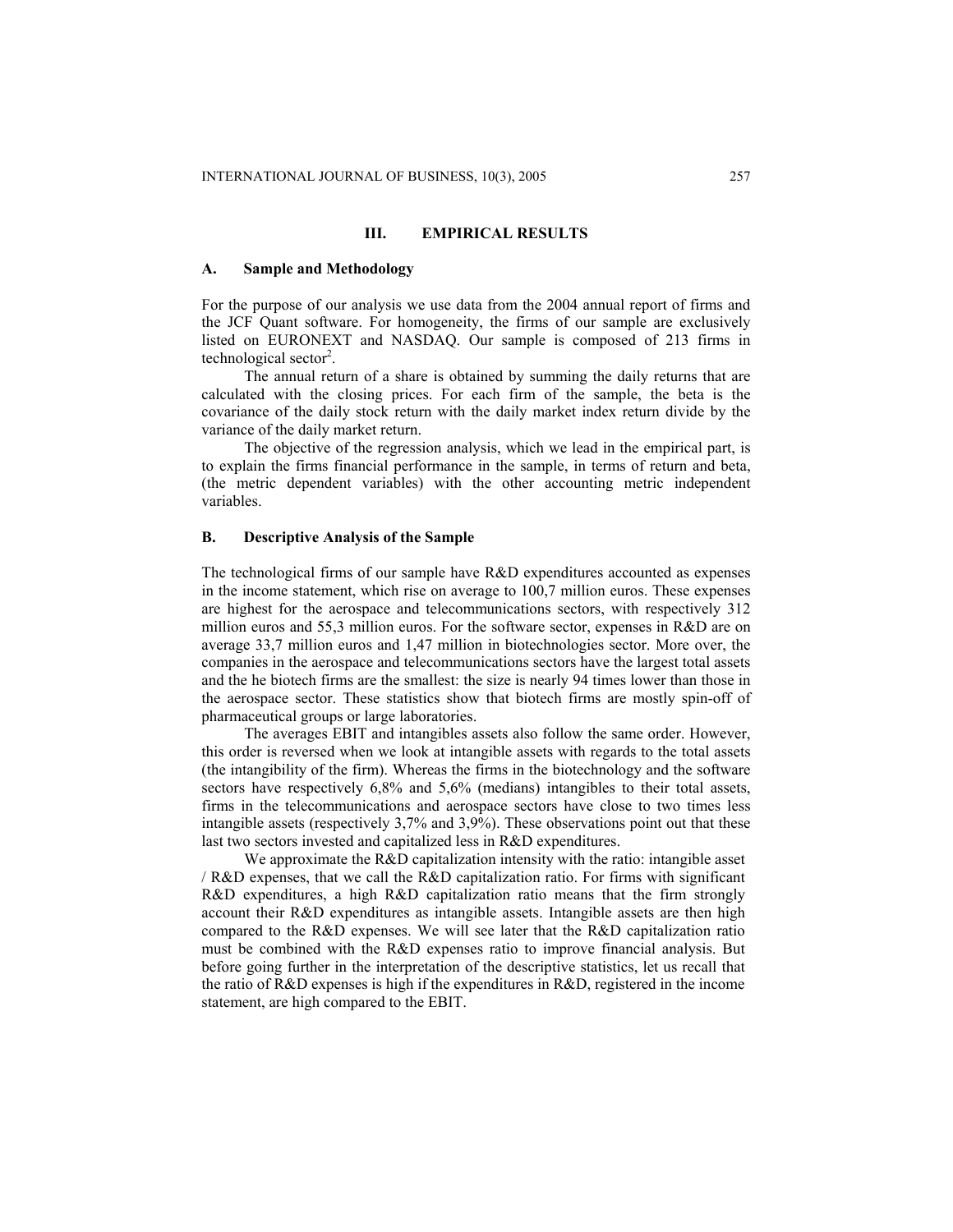The median of the R&D capitalization ratio for our sample of technological firms is 1,446. The expenses in R&D thus represent about two-thirds the intangible assets. The median of this ratio appears particularly low in biotechnology firms (0,66). One explanation of this observation is that investments in R&D are capitalized in the balance sheet. If, one observes a low R&D expenses ratio, one can then conclude that the firm does not have a strategy to indicate the quality of its projects by displaying only its expenditure in  $R&D$ . This can be shown in the biotechnologies sector since the median of the R&D expenses ratio is low (0,7). One explanation is that the R&D expenses have a large proportion of the operating costs and that it is preferable to reveal this expenditure by increasing the EBIT. On the other hand, expenses in R&D in the software industry represent 1,26 times the EBIT. Indeed, in a lot of cases, the net income is inevitably negative. In addition we can observe an R&D capitalization ratio of 1,82, nearly three times superior to the biotechnology sector. In this sector, it seems that companies tend to announce the quality of their projects by showing explicitly their investments in R&D.

| Sector         | <b>Statistics</b> | R &D expenses<br>/EBIT | Intangibles<br>asset | Intangibles /<br>R&D expens. | Intangibles<br>/ EBIT |
|----------------|-------------------|------------------------|----------------------|------------------------------|-----------------------|
| Aerospa.       | Average           | 1.1292                 | 0.0694               | 2.4330                       | 1.8506                |
|                | Median            | .4035                  | 0.0391               | 1.2278                       | .7091                 |
| <b>Biotech</b> | Average           | 1.0138                 | 0.1229               | 2.1139                       | 2.6895                |
|                | Median            | .7000                  | 0.0681               | .6634                        | .4989                 |
| Software       | Average           | 2.6260                 | 0.0647               | 3.1118                       | 6.9787                |
|                | Median            | 1.2568                 | 0.0566               | 1.8209                       | 2.4276                |
| Tele COM       | Average           | 1.5683                 | 0.0613               | 4.8426                       | 4.6729                |
|                | Median            | .8881                  | 0.0372               | 1.5735                       | 1.5501                |
| Total          | Average           | 1.8709                 | 0.0707               | 3.2636                       | 4.8209                |
|                | Median            | .8671                  | 0.0443               | 1.4465                       | 1.2612                |

**Table 1** Indicators of accounting integration of the R&D expenditures

Graph 1 helps us to visualize that the median of the R&D capitalization ratio is close to the R&D expenses ratio for the four sectors. Indeed, it seems that the capitalization of the R&D expenditures are related to the economic cycle. In the software sector, the entry barriers rely essentially on intense short-term technological renewal. This is because, on the one hand, the software remains difficult to patent (although it is made possible in the United States) and on the other hand, the cycles of innovation are very short (for example six months for the videogames and up to 3 years for professional software). The investments of R&D are appropriate in the short term. In general in biotechnologies, the economic cycles are more than ten years. Commercial exploitation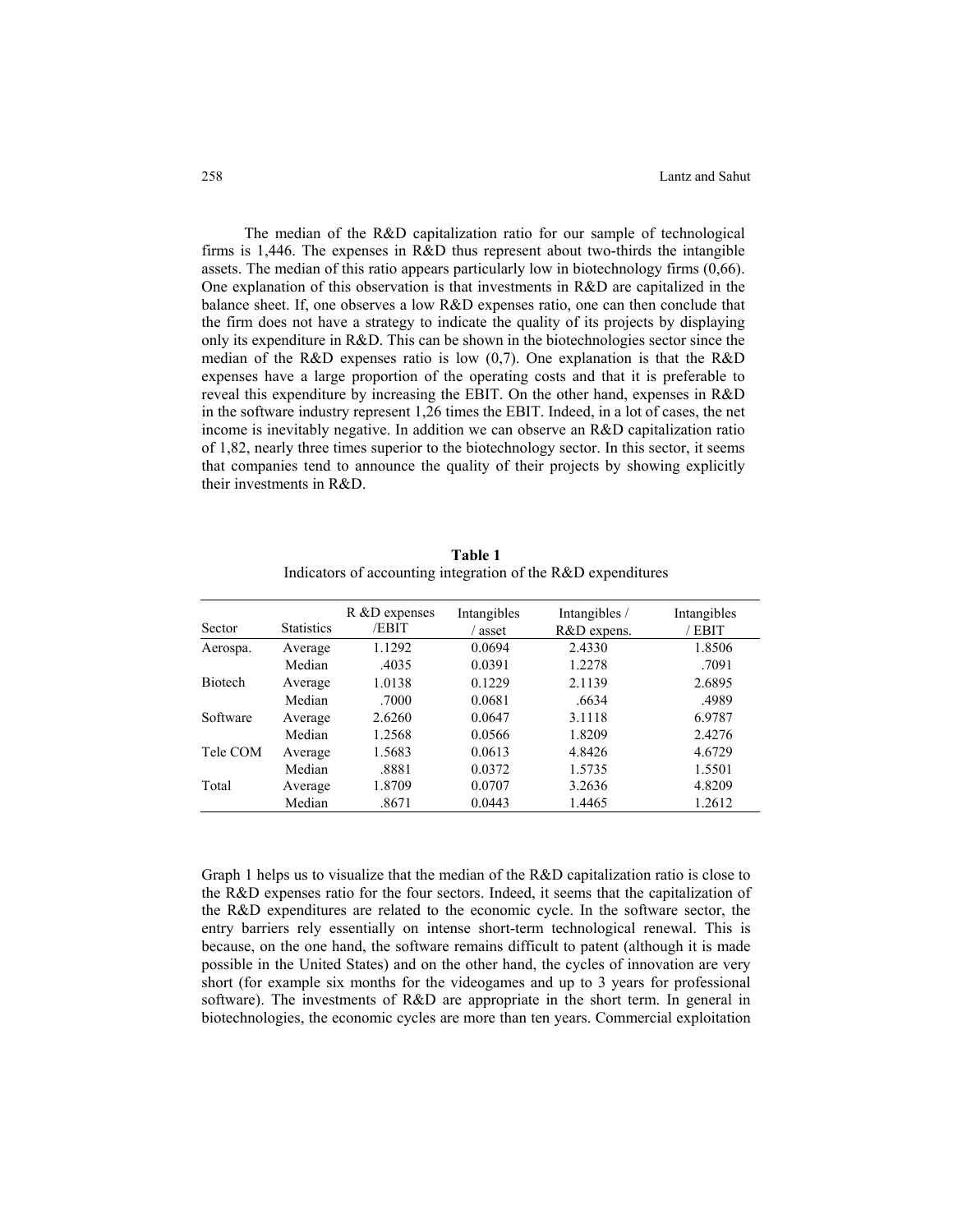often takes place in a situation of monopoly because of the patents and commercial licences. These are genuine entry barriers for the competitors in this sector. The investments in R&D are appropriate for a long-term strategy and mostly appear in the operating costs, because they are part of the economic cycle.



**Graph 1**  Intensity of R&D expenses and capitalization

NB: the figures come from the sectorial medians calculated in the previous table

The graph above points out that the aerospace and biotechnologies sectors are a less likely to account their R&D expenditures as expenses, compared with the telecom and software sectors. The following table shows, the median of the betas in the aerospace and biotechnology sectors are 0,65 and 0,61. Thus, it testifies that those industries are not very risky compared to the telecom and software sectors, which respectively have betas of 1,76 and 2,13.

These sectors can be grouped in two categories: (1) sectors with strong signal of investment in R&D (telecommunications and software), and (2) sectors with low signal of investment in R&D (biotechnologies and aerospace).

We observe on our sample of technological firms that the median return is 13,5 % for a median beta of 1,33. The median beta is three times superior for the sectors with a strong activity in R&D since it is 1,95 against 0,63 (median) for the firms with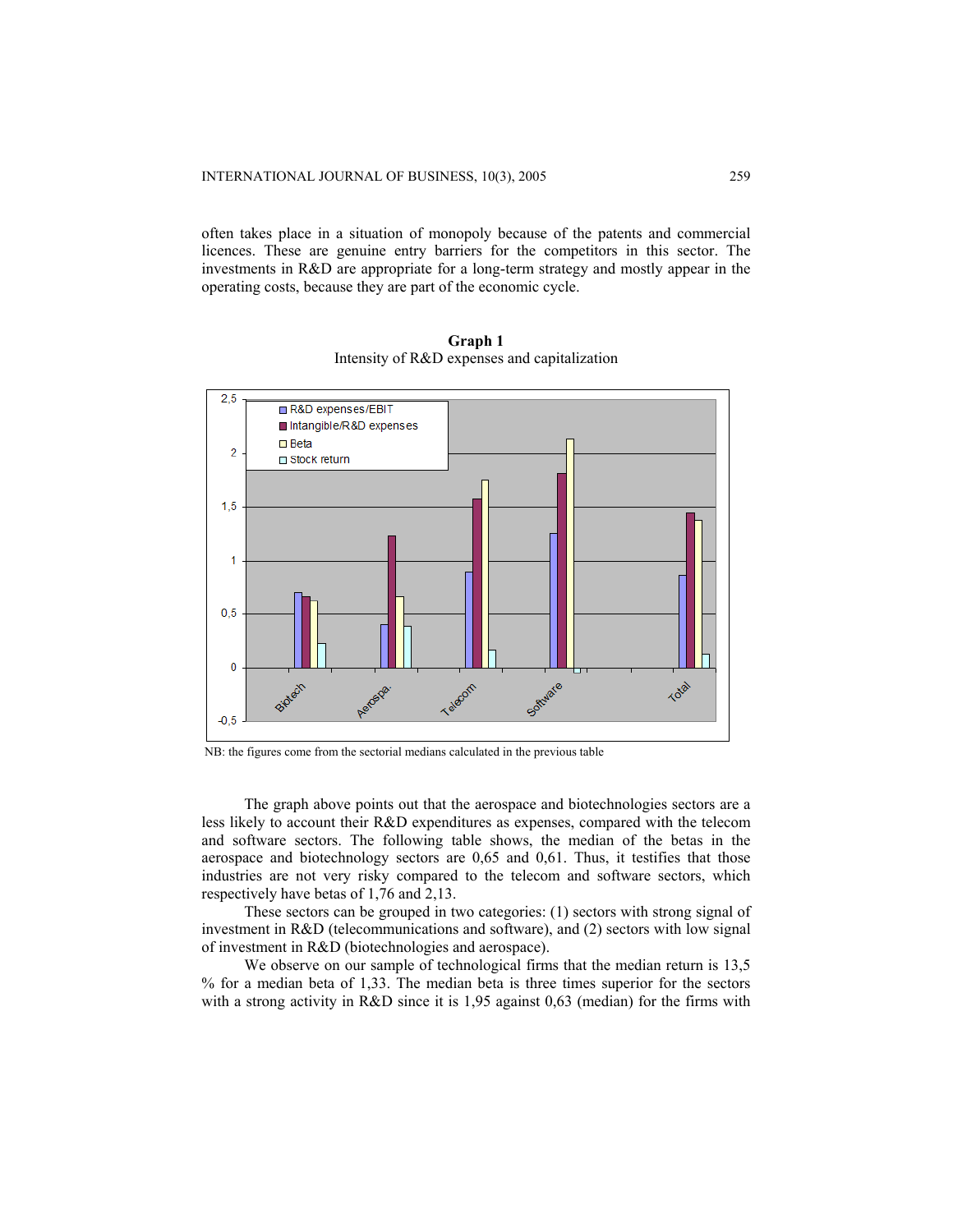low ratios. Cumulated returns follow a reversed order because the sectors integrating their expenditures in R&D have returns nearly 9 times lower: 4% against 34%.

| Signal                | Sector         |         | Beta   | Return   |
|-----------------------|----------------|---------|--------|----------|
|                       | Aerospac       | Average | .6400  | 0.6106   |
| Sectors with          |                | Median  | .6500  | 0.4      |
| low signal in $R&D-0$ | <b>Biotech</b> | Average | .5357  | 1.0043   |
|                       |                | Median  | .6100  | 0.24     |
|                       | Total          | Average | .6092  | 0.727    |
|                       |                | Median  | .6300  | 0.34     |
|                       | Software       | Average | 2.1686 | 0.0769   |
| Sectors with          |                | Median  | 2.13   | $-.0400$ |
| low signal in $R&D-1$ | Telecom        | Average | 1.757  | 0.3288   |
|                       |                | Median  | 1.76   | 0.175    |
|                       | Total          | Average | 2.0247 | 0.165    |
|                       |                | Median  | 1.95   | 0.04     |

**Table 2** Integration of the R&D expenditures and firms financial performance

These first statistics highlight that the firms in the telecommunications and software sectors are underperformers in term of return and beta, compared to the firms in the aerospace and biotechnologies sectors. We continue our analysis using simple and multiple regressions to examine whether the accounting strategies of investments in R&D have an effect on the financial performances of the technological firms, or if we are more simply facing sectorial effects.

## **C. Accounting of R&D Expenditures and Financial Performance**

# **1. The correlations matrix**

The existence of negative returns and betas led us to a shift of the scale. After, we have proceeded to a logarithmic transformation for each variable and drew up the matrix of correlations. We examine the effect of our variables on the financial return by analyzing the results of the simple and multiple regressions. Finally, while following the same process, we studied the effect of our variables on the financial risk beta. This methodology allows us to confirm the assumptions we posed in our review of the literature, and to examine whether there are differences in the average of the financial performances according to the selected strategies.

The following sections discuss the correlations between the studied variables and the financial performances of the firm, and between the variables themselves.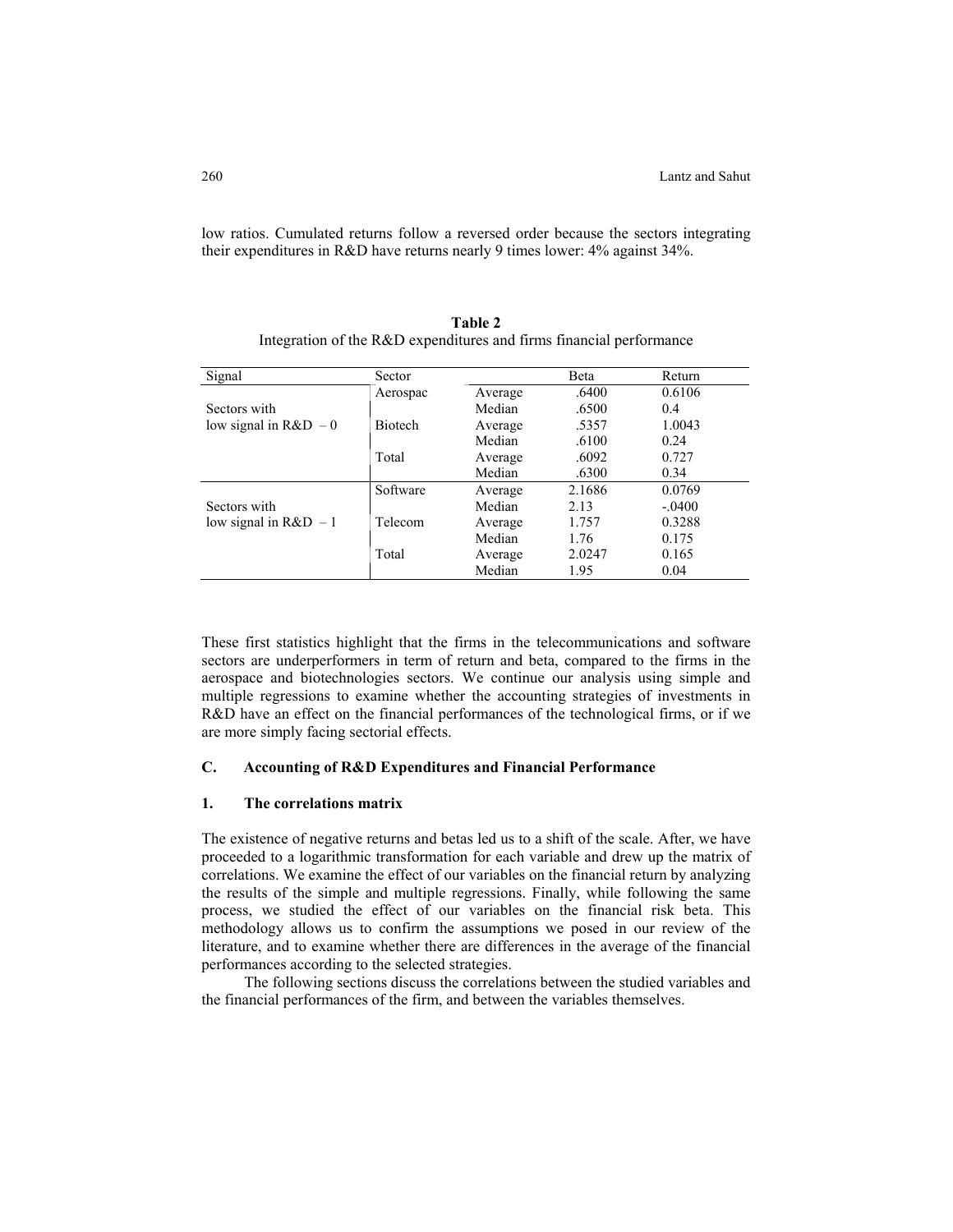|                    |                            |             | RD expens./ Intangible/ | Assets/               |                      | Intangib Intangib | Beta                 | Return                |
|--------------------|----------------------------|-------------|-------------------------|-----------------------|----------------------|-------------------|----------------------|-----------------------|
|                    |                            | <b>EBIT</b> | RD expenses RD expens.  |                       | /EBIT                | /asset            |                      |                       |
| <b>RD</b>          | expens.Correlation         | 1           | $-.173$ <sup>*</sup>    | $-.447$               | $.572$ <sup>**</sup> | .139 <sup>°</sup> | $.331$ <sup>**</sup> | $-.167$               |
| /EBIT              | of Pearson                 |             |                         |                       |                      |                   |                      |                       |
|                    | Sig.                       |             | .012                    | .000                  | .000                 | .043              | .000                 | .015                  |
|                    | (bilateral)                |             |                         |                       |                      |                   |                      |                       |
| Intangible/        | Correlation                | $-.173*$    | $\mathbf{1}$            | .557**                | $.709***$            | $.765***$         | .054                 | $-.138$ <sup>*</sup>  |
| RD expens.         | of Pearson                 |             |                         |                       |                      |                   |                      |                       |
|                    | Sig.                       | .012        |                         | .000                  | .000                 | .000              | .431                 | .046                  |
|                    | (bilateral)                |             |                         |                       |                      |                   |                      |                       |
| Assets/RD          | Correlation                | $-.447$ **  | $.557***$               | $\mathbf{1}$          | $.145*$              | $-.109$           | .211**               | $-.188$ <sup>**</sup> |
| expens.            | of Pearson                 |             |                         |                       |                      |                   |                      |                       |
|                    | Sig.                       | .000        | .000                    |                       | .035                 | .114              | .002                 | .006                  |
|                    | (bilateral)<br>Correlation | $.572***$   | $.709***$               | $.145*$               | $\mathbf{1}$         | $.738***$         | $.286^{**}$          | $-.234$ **            |
| Intangib.<br>/EBIT | of Pearson                 |             |                         |                       |                      |                   |                      |                       |
|                    | Sig.                       | .000        | .000                    | .035                  |                      | .000              | .000                 | .001                  |
|                    | (bilateral)                |             |                         |                       |                      |                   |                      |                       |
| Intangib           | Correlation                | $.139*$     | $.765***$               | $-.109$               | $.738***$            | $\mathbf{1}$      | $-.094$              | $-.022$               |
| /asset             | of Pearson                 |             |                         |                       |                      |                   |                      |                       |
|                    | Sig.                       | .043        | .000                    | .114                  | .000                 |                   | .171                 | .754                  |
|                    | (bilateral)                |             |                         |                       |                      |                   |                      |                       |
| Beta               | Correlation                | $.331***$   | .054                    | $.211***$             | $.286^{**}$          | $-.094$           | $\mathbf{1}$         | $-.200$ <sup>**</sup> |
|                    | of Pearson                 |             |                         |                       |                      |                   |                      |                       |
|                    | Sig.                       | .000        | .431                    | .002                  | .000                 | .171              |                      | .003                  |
|                    | (bilateral)                |             |                         |                       |                      |                   |                      |                       |
| Return             | Correlation                | $-.167*$    | $-.138$ <sup>*</sup>    | $-.188$ <sup>**</sup> | $-.234$ **           | $-.022$           | $-.20$ <sup>**</sup> | $\mathbf{1}$          |
|                    | of Pearson                 |             |                         |                       |                      |                   |                      |                       |
|                    | Sig.                       | .015        | .046                    | .006                  | .001                 | .754              | .003                 |                       |
|                    | (bilateral)                |             |                         |                       |                      |                   |                      |                       |

**Table 3** Pearson correlations matrix

\* The correlation is significant at level 0.05 (bilateral) \*\* the correlation is significant at level 0.01 (bilateral) Incorpo./EBIT: intangible fixed assets/turnover

## **2. R&D investment and the return of technological firms**

The table of correlations reveals that the intangibility of the firm, measured by the intangible assets to the total assets, does not have any relationship with the stock returns of technological firms (correlation  $= -0.022$ ). On the other hand, we can observe a weak negative correlation (-0.167\* ) of the stock returns with the R&D expenses ratio (R&D expenses/EBIT) and a weak negative correlation of -0,138\* with the R&D capitalization ratio (Intangible assets/R&D expenses). Although these results are significant only with an error threshold of 5%, they are useful to indicate the tendency that the R&D expenditures decrease the firm's return. *Here, we confirm the H1.1 assumption with precaution*.

Let us recall that the explanation of this result is due to the fact that the expenditure of R&D, entered as expenses in the income statement, burdens the net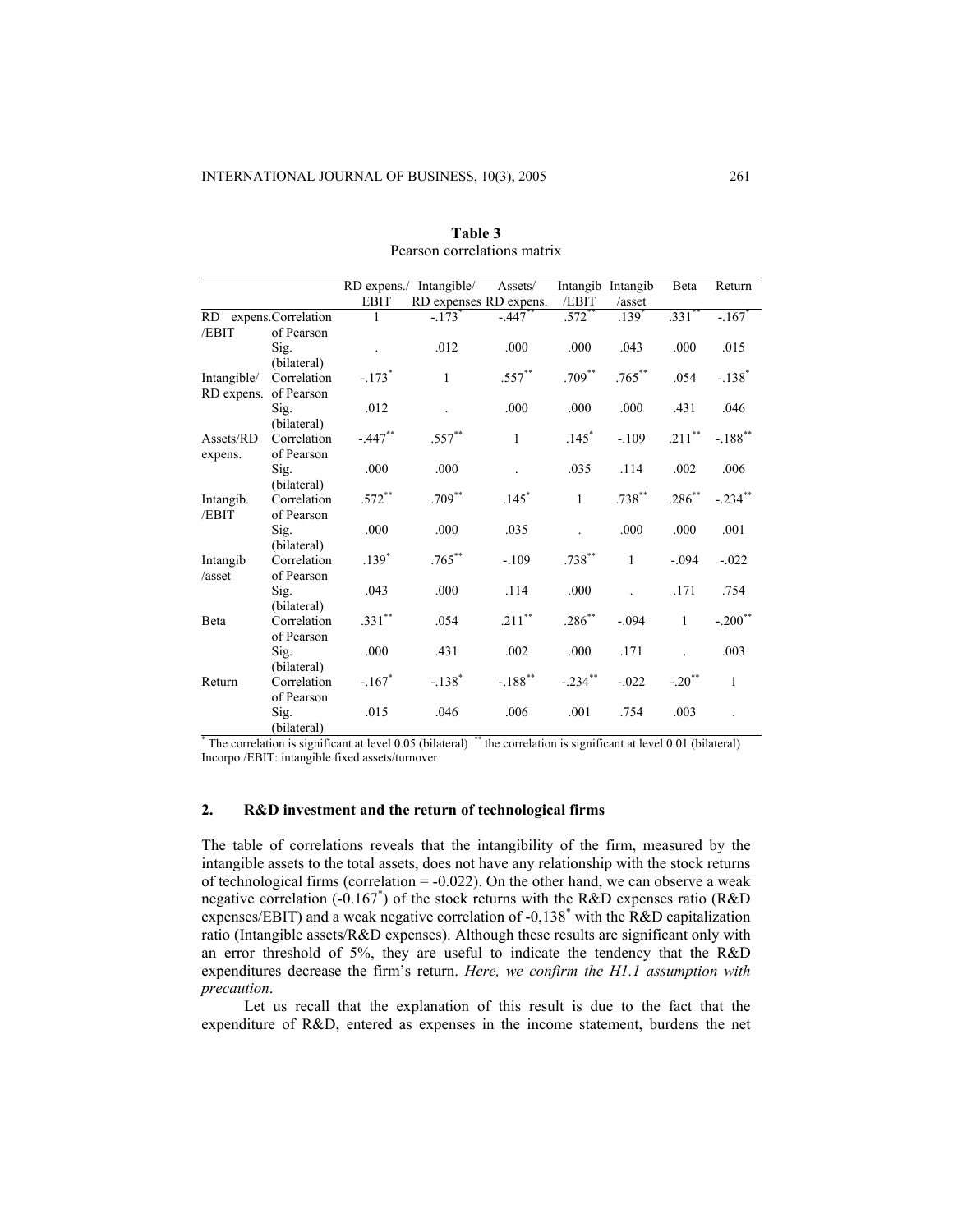income of the firm and/or comes to weigh down the balance sheet when they are capitalized (the correlation between these two variables is 0.173\* , which authorizes us to proceed to a multiple regression). When one considers the R&D to asset capitalization ratio (total assets/ $R&D$  expenses), the correlation is significant with an error threshold of 1% (-0.188\*\*). This observation puts forward the importance attached by the stock market to the negative leverage effect of capitalized R&D expenditures. This variable has a strong correlation with the two variables previously studied. Thus, the more one firm chooses an intense capitalization of its R&D expenditures to the total asset, the lower the stock return is *(H1.2 confirmed)*.

The best way to describe this is with the intangible operating ratio (intangible assets /EBIT) that seems to signal the best the return. The correlation is  $-0.234^{**}$  and is significant with an error threshold of 1%. The firm announces its capacity to generate benefits for the shareholder, providing that its EBIT is high compared to the intangible assets. This observation shows that the firm fully makes use of its intangible assets by exploiting them commercially. *(H1.3 confirmed).* 

Let us note that the intangible operating ratio is strongly correlated with the R&D to intangible capitalization ratio (0.709\*\*) and with the R&D expenses ratio. On the other hand, the intangible operating ratio is not highly correlated with the R&D to asset capitalization ratio (0.145\* ).

When one regresses the intangible operating ratio and the R&D to asset capitalization ratio with the stock returns, we can only explain 3.6% of the variance. The estimated coefficients are not significantly different from zero. These results oblige us to reject the assumption, according to which there would be a combined effect of these two variables on stock returns. At this stage, we will retain that the more the firm has a high EBIT compared to its intangible assets, the higher the stock returns. The intangible operating ratio (Intangible assets/EBIT) is the product of the R&D expenses ratio and the R&D to intangible capitalization ratio (Intangible assets/R&D expenses x R&D expenses/EBIT). From this you can see that the stock returns of a firm increase with its capacity to generate benefits, by entering its expenditures in R&D as expenses in the income statement, rather than to capitalize them.

This assumption is confirmed when one regresses the R&D expenses ratio (R&D expenses/EBIT) and the R&D to intangible capitalization ratio (Intangible asset/ R&D expenses) with the return. The explained variance is 5.7% with an error threshold lower than 1%. The coefficients estimated for this regression are positive and significant with an error threshold of 1.4 %. The estimated coefficients show that the return is higher when the firm records its expenditure of R&D as expenses rather than as intangible assets and that the firm is capable to generate a high EBIT compare to its R&D expenses. This result demonstrates again that high-return companies have R&D programmes supported by the operating profits, rather than by the balance sheet. Problems of multi−colinearity do not authorize us to proceed to other multiple regressions.

Performing technological firms do not capitalize their entire R&D expenditures, because it is not very probable that all research is successful. On the other hand, when a firm has low R&D expenses compared to the size of its assets and when the firm has high R&D expenses compare to its EBIT, its net income can only be negatively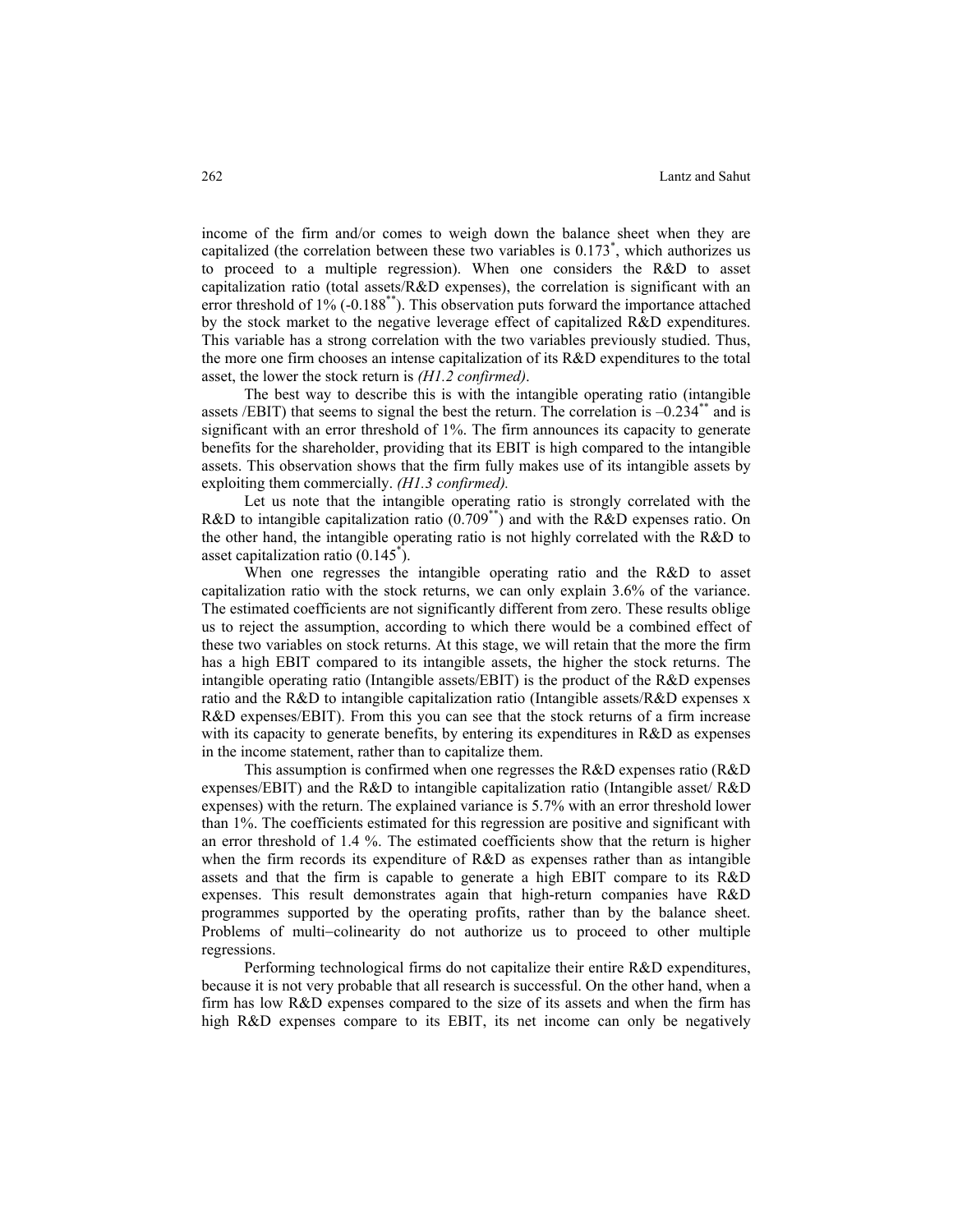affected. Within this framework they would be start-up or large companies that have cumulated a delay as regards innovation compared to the market, or firms that have invested in unfruitful R&D. Indeed there are many scenarios where the R&D expenditures give rise to financial risks that we propose to analyze in the following section.

| Ratio                   | Simple     | Simple     | Simple     | Simple     | Simple     | Multiple   | Multiple   |
|-------------------------|------------|------------|------------|------------|------------|------------|------------|
|                         | regression | regression | regression | regression | regression | regression | regression |
| R&D                     | $-0.066$   |            |            |            |            | $-0.078$   |            |
| expenses ratio          | [0.015]    |            |            |            |            | [0.004]    |            |
| Firm                    |            | $-0.009$   |            |            |            |            |            |
| Intangibility           |            | [0.754]    |            |            |            |            |            |
| R&D to                  |            |            | $-0.047$   |            |            | $-0.057$   | $-.017$    |
| Intang.                 |            |            | [ 0.046 ]  |            |            | [0.014]    | [0.53]     |
| capitalization          |            |            |            |            |            |            |            |
| ratio                   |            |            |            |            |            |            |            |
| R&D to total            |            |            |            | $-0.098$   |            |            | $-0.082$   |
| assets capitaliz.       |            |            |            | [0.006]    |            |            | [0.055]    |
| ratio                   |            |            |            |            |            |            |            |
| Intangible              |            |            |            |            | $-0.066$   |            |            |
| operating ratio         |            |            |            |            | [0.001]    |            |            |
| R <sub>2</sub>          | 0.026      | 0.022      | 0.019      | 0.035      | 0.055      | 0.057      | 0.036      |
| Adjusted R <sub>2</sub> | 0.023      | 0.000      | 0.014      | 0.031      | 0.05       | 0.048      | 0.027      |
| F                       | 6.036      | 0.098      | 4.030      | 7.663      | 12.19      | 6.299      | 3.896      |
| Significant             | [ 0.015 ]  | $0.754$ ]  | $0.046$ ]  | [0.006]    | $0.001$ ]  | $0.002$ ]  | $0.022$ ]  |

**Table 4** Simple and multiple regressions between return and R&D expenditure variables

## **3. R&D expenditures and the risk of the technological firms**

We observe a positive relationship between the R&D expenses ratio (R&D expenses/EBIT) and the risk measured by the beta, since the coefficient of correlation is 0.33 and is significant with an error threshold of 1 %. The  $R<sup>2</sup>$  of the simple regression between beta and the R&D expenses ratio is  $0.11^{**}$ . Indeed, the market would tend to consider the firms that show large expenses in R&D compared to the EBIT as being riskier. This is due to the fact that these firms would have multiple options of economic exploitations of this research in the future (real options). However, the fact that they are not marketable immediately generates a doubt about the economic effectiveness of this research and thus the perceived risk by investors. *(H2.1 confirmed).* 

It is noticed that the variable intangibility of the firm measured by the ratio total assets/intangible assets maintains a strong positive correlation  $(0.765^{**})$  with the variable "R&D to intangible capitalization ratio". In other words, when the firm records significant expenditure of R&D in the income statement, rather than in the balance sheet, it has few intangible assets compared to the total assets*.* It is thus noted that more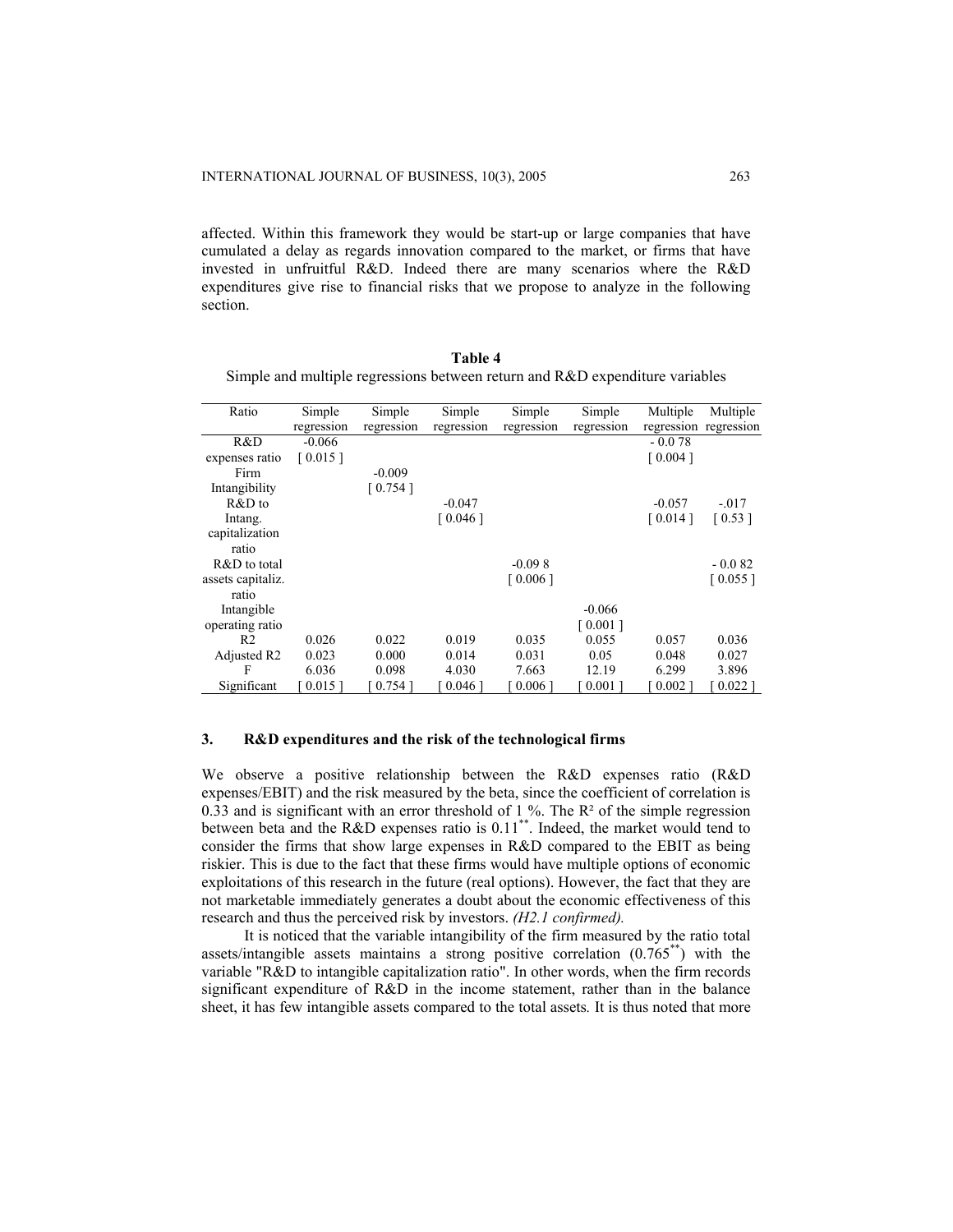the firm records significant expenditure in R&D as expenses, the less it appears to be intangible.

If we do not find a relationship between the intangibility of the firm and its risk, it is not the same with its R&D to total asset capitalization ratio. The more the expenditures of R&D recorded as expenses are significant, compared to the total assets (low R&D to total asset capitalization), the less risky the firm appears *(correlation of 0, 211\*\* and H2.2 is confirmed).* 

The correlation which characterizes the relationship between the variables "R&D expenses ratio" and "R&D to intangible capitalization ratio" is –0.173 and significant with an error threshold of 5 %. This correlation is statistically very weak and we proceed to a multiple regression in order to examine whether it is possible to improve the results previously obtained. As the correlation between the variables "R&D expenses ratio" and "R&D to total asset capitalization ratio" are very significant (- 0.447\*\*), we cannot proceed to multiple regressions.

When we regress the variables "R&D expenses ratio" and "R&D to intangible capitalization ratio" we find a clear improvement of the explained variance of betas: 12.6%. Although the F test is significant with the threshold of 1%, the coefficient of the variable "R&D to intangible capitalization ratio" is not statistically significant.

The product of the two ratios can be rewritten as the intangible operating ratio: "intangible assets/EBIT". This ratio has a close relationship with the beta since the correlation is  $0.286$  ( $R^2=0.082$ ). Indeed, the firm is riskiest when its EBIT is low compared to its intangible assets. *(H2.3 is confirmed).* In this case, the market can be interpreted as having a low EBIT for high intangibles that is dangerous for technological companies. It would mean that in spite of, for example, the development of new patented products or the acquisition of brands, it puts doubt on the opportunities for the firm to exploit economically its assets, thus generating a source of risk.

As we previously mentioned, when we regress the variable "intangibility of the firm" to the beta, we obtain a  $\mathbb{R}^2$  of 0.009 and none of the statistic tests validate a significant relationship between these two variables. This result indicates that the variable measuring the intangibility of the firm is not an indicator of the risk for technological firms when it is taken independently of other variables. On the other hand, this ratio takes all its meaning, when it is aggregated with the variable "R&D expenses". The  $R^2$  is then 0.134. The tests of Fisher and Student are all significant. The coefficient of correlation between the two explanatory variables being slightly significant  $(0.139^*)$ . From this, we deduce that the beta increases as the firm has increasing R&D expenses and decreasing intangible assets to total assets (the coefficient of this last variable being negative). It is thus observed that a firm can compensate with intangibles for the risk generated by its R&D expenses. The explanation that we can give for this is due to the fact that capitalization tends to reduce the informational asymmetry of innovating firms. This is because an intense control is then exerted, contrary to the expenditure of R&D, which is more abstract in its interpretation. The expenditure in R&D capitalized in the balance sheet is then perceived as a source of competitive advantage. The risk of a firm increases with high R&D expenses and low intangible assets to its total assets.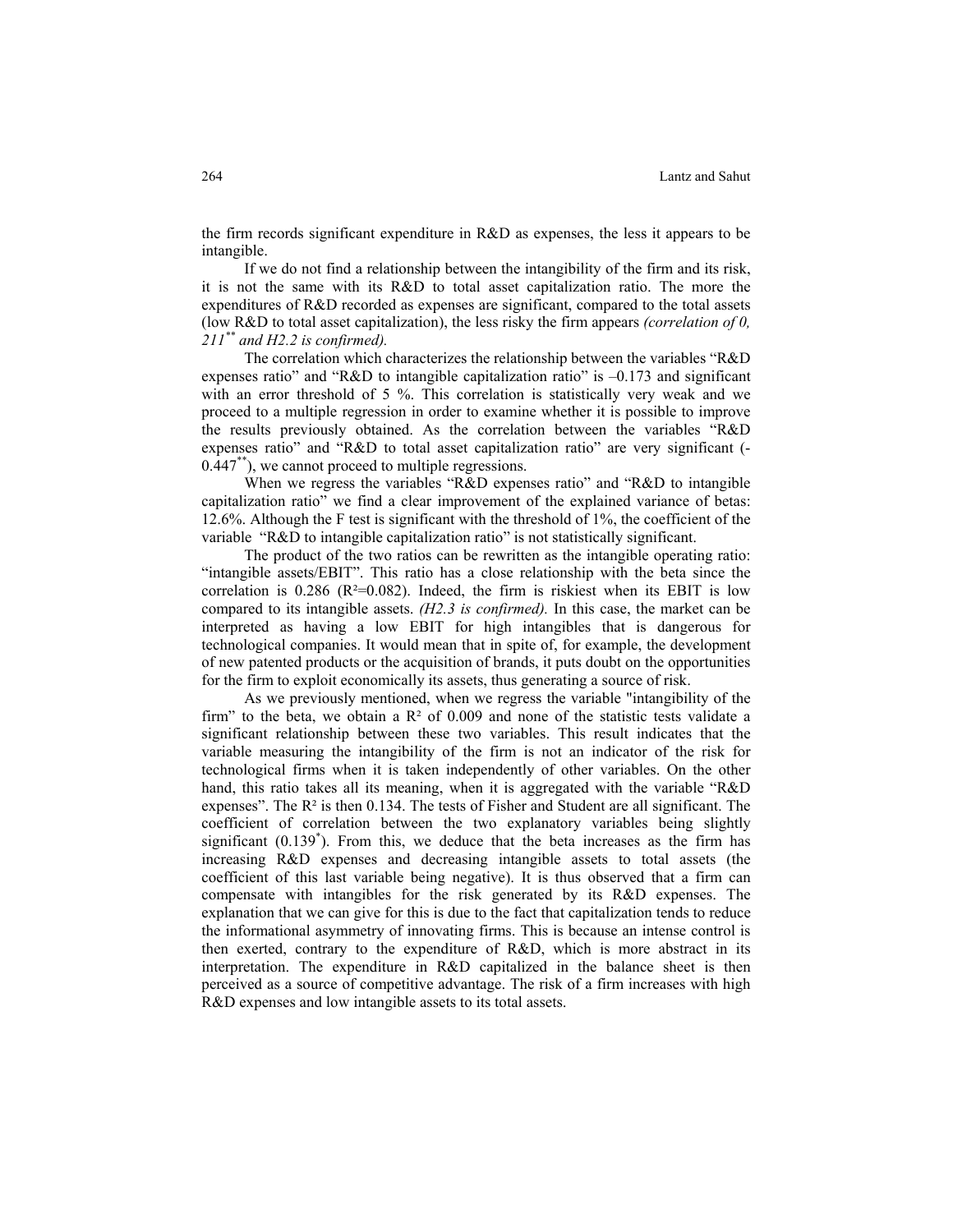The last two results obtained are significant because they confirm the assumption according that stakes that a technological firm announces the quality of its research programmes by the capitalization of its expenditure in R&D, while being able to generate a consequent EBIT. This means that the technological firms reduce the asymmetry of information by adopting this strategy, because it shows that it is able to draw part of its intangible assets. A firm that would only capitalized little of its expenditure in R&D, would tend to signal to the market that its research programmes are only slightly effective.

**Table 5** Simple and multiple regressions between risk beta and R&D expenditures variables

| Ratio                   | Simple     | Simple     | Simple     | Simple     | Simple     | Multiple   | Multiple   |
|-------------------------|------------|------------|------------|------------|------------|------------|------------|
|                         | regression | regression | regression | regression | regression | regression | regression |
| R&D                     | 0.092      |            |            |            |            | 0.028      | 0.099      |
| expenses ratio          | [0.000]    |            |            |            |            | [0.000]    | [0.000]    |
| Fim                     |            | $-0.027$   |            |            |            |            | $-0.042$   |
| Intangibility           |            | [0.171]    |            |            |            |            | [0.026]    |
| R&D to                  |            |            | 0.013      |            |            | 0.099      |            |
| Intang.                 |            |            | [0.431]    |            |            | [0.079]    |            |
| capitalization          |            |            |            |            |            |            |            |
| ratio                   |            |            |            |            |            |            |            |
| R&D to total            |            |            |            | 0.078      |            |            |            |
| assets                  |            |            |            | [0.002]    |            |            |            |
| capitaliz.              |            |            |            |            |            |            |            |
| ratio                   |            |            |            |            |            |            |            |
| Intangible              |            |            |            |            | 0.057      |            |            |
| operating               |            |            |            |            | [0.000]    |            |            |
| ratio                   |            |            |            |            |            |            |            |
| R <sub>2</sub>          | 0.11       | 0.009      | 0.003      | 0.044      | 0.082      | 0.126      | 0.134      |
| Adjusted R <sub>2</sub> | 0.106      | 0.004      | 0.002      | 0.04       | 0.078      | 0.118      | 0.126      |
| F                       | 26.04      | 1.889      | 0.622      | 9.785      | 18.862     | 15.077     | 16.144     |
| Significant             | $0.000$ ]  | $0.171$ ]  | $0.431$ ]  | $0.002$ ]  | 0.0001     | 0.0001     | $0.000$ ]  |

## **4. Tests of differences of the averages**

After identifying the two variables, "R&D expenses ratio" and "R&D to intangible capitalization ratio", as having jointly an incidence on the technological firm's stock return and risk, we now propose to measure the impact of these variables on our sample, divided into four groups. These groups where made by splitting our variables at the median.

The following graph represents the financial performances of the technological firms according to their investment strategy in R&D. We observe that the market gives a very high risk to the innovating firms, which are characterized by an intense strategy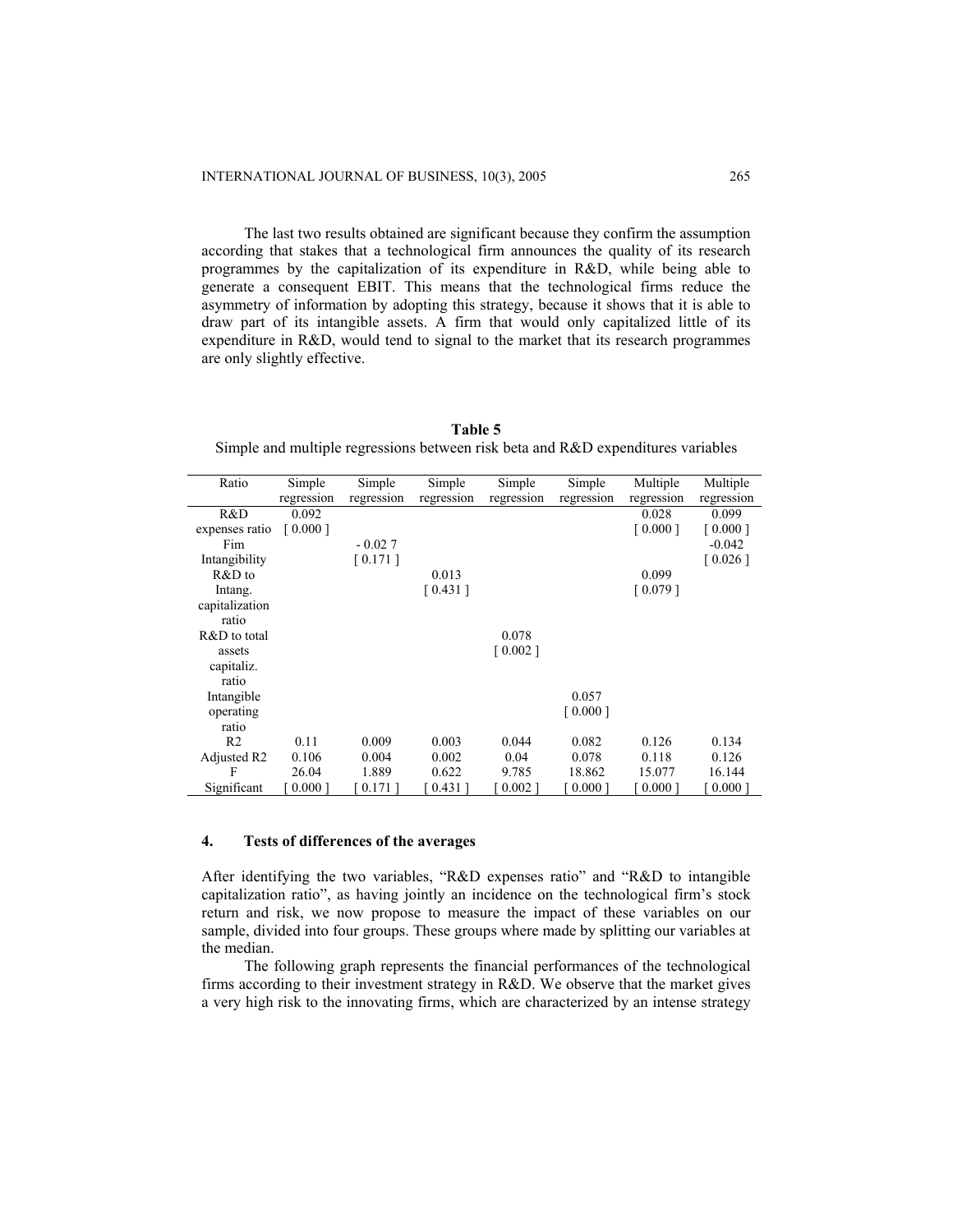of R&D (Group G1). Beta is close to two times higher compared with the firms that have a low strategy of R&D (Group G2), since it passes on average from 2,01 to 1,17.

# **Graph 2**  Investment strategy in R&D and financial performances of the technological firms

| G4:                                                      | G2:                                                                                       |
|----------------------------------------------------------|-------------------------------------------------------------------------------------------|
| Low R&D                                                  | <b>R&amp;D</b> investments as                                                             |
| investment Strategy                                      | expenses                                                                                  |
| Low R&D expenses ratio                                   | High R&D expenses ratio                                                                   |
| Low intangible capitalization ratio                      | Low intangible capitalization ratio                                                       |
| 41,48%                                                   | 26,46%                                                                                    |
| Average Return $=$                                       | Average Return $=$                                                                        |
| Average beta $=$                                         | Average beta $=$                                                                          |
| 1,17                                                     | 1,80                                                                                      |
| G3:                                                      | G4:                                                                                       |
| <b>Capitalized R&amp;D</b>                               | High R&D                                                                                  |
| investments                                              | investment Strategy                                                                       |
| Low R&D expenses ratio                                   | High R&D expenses ratio                                                                   |
| High intangible capitalization ratio                     | High intangible capitalization ratio                                                      |
| 24,95%<br>Average Return $=$<br>Average beta $=$<br>1,29 | 18,45%<br>Average Return $=$<br>Average beta<br>2,01<br>$\hspace{1.0cm} = \hspace{1.0cm}$ |

When we study the differences of the averages of the two groups, which are clearly different in terms of investment strategy in R&D (G1 group has a very strong strategy of R&D investment compared to the G4 group), we obtain the following results:

|        | Group | N  | Average | Standard deviation | Average standard error |
|--------|-------|----|---------|--------------------|------------------------|
| Beta   |       | 64 | 2.0101  | 1.1747             | 0.1446                 |
|        |       | 42 | 1.1716  | 1.1409             | 0.1760                 |
| Return |       | 66 | 0.1845  | 0.5184             | 0.0628                 |
|        | Δ     | 41 | 0.4148  | 0.6848             | 0.1069                 |

**Table 6** Differences of the averages between the groups G1 and G4

Return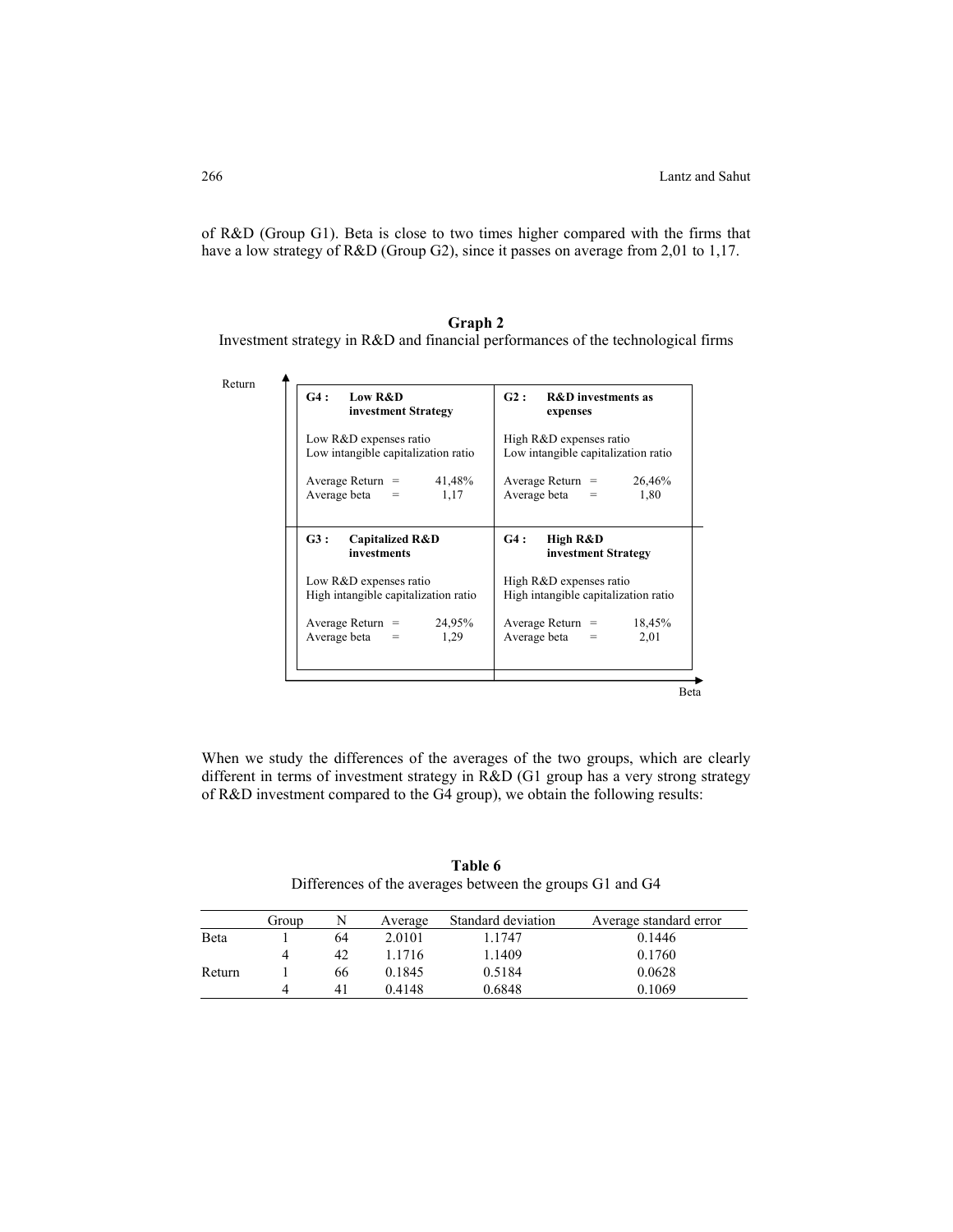|        |            |       | Test of Levene<br>on the equality<br>of the variances |                                                                                                      |        |          |          | Test-T for equality of the averages |          |          |
|--------|------------|-------|-------------------------------------------------------|------------------------------------------------------------------------------------------------------|--------|----------|----------|-------------------------------------|----------|----------|
|        |            | F     | Sig.                                                  | Diff. st.<br>Interval $(1)$<br>Sig.<br>Average<br>T<br>(bilat.)<br>diff.<br>ddl<br>deviation<br>Inf. |        |          |          |                                     |          |          |
|        |            |       |                                                       |                                                                                                      |        |          |          |                                     |          | Sup.     |
| Beta   | AEV(2)     | .575  | 0.45                                                  | 3.656                                                                                                | 106    | $\Omega$ | 0.8384   | 0.22931                             | 0.3838   | 1.293    |
|        | <b>AEV</b> |       |                                                       | 3.68                                                                                                 | 89.333 | $\Omega$ | 0.8384   | 0.22782                             | 0.3858   | 1.291    |
| Return | AEV        | 2.503 | 0.117                                                 | $-1.988$                                                                                             | 107    | 0.049    | $-.2304$ | 0.1159                              | $-.4601$ | $-.0006$ |
|        | AEV        |       |                                                       | $-1.857$                                                                                             | 67.597 | 0.068    | $-.2304$ | 0.12406                             | $-4779$  | 0.017    |

| Table 7                     |
|-----------------------------|
| Test of independent samples |

(1) Confidence interval: 95% of the difference. (2) AEV: Assumption of equal variances.

The Levene test of equality of the variances allows us to consider that the distribution of the betas of the two groups have a similar shape. This is also observed by the proximity of the standard deviations when they are squared. Consequently, the test of the differences of the averages is interpreted with the estimated parameters, which consider the equality of the variances. The statistic  $t$  (p value) is 3.65 and has a probability of 0.000. We can conclude that the averages of the betas of the two groups are significantly different.

We also observe that returns are double for the firms with a low investment strategy in R&D (18.45% vs 41.48%). The test of differences of the averages is, however, less conclusive because we are prepared for the possibility of considering an equality of the variances and in fact to consider that our averages are statistically different with an error threshold lower than 5%.

However, the survival of the technological firms cannot always ignore investment in R&D and it appears preferable to capitalize the R&D expenditures. If the test of differences of the averages on returns is not significant between groups G2 and G3 (respectively 26.46% and 24.95%), it is the opposite for the betas. The average beta is 1.29 for the firms, which capitalized their expenditure in R&D and 1.8 for the firms that enter their expenditure in R&D as expenses. This difference of the averages is significant with an error threshold of 2%. Thus, for an almost equal return, it is preferable to capitalize the expenditure in R&D because the perceived risk of the firm by the market will be reduced. Let us notice that this difference is even stronger between the firms of groups G1 and G3, since the capitalization strategy lowers the risk from a beta of 2.01 to 1.29. The test of the differences of the averages is significant with an error threshold of 1% on the betas, whereas it is not significant on the returns.

A strategy of capitalization has consequently a decisive impact on the financial performance of technological firms. The explanation, according to which the accounting rule of capitalization (IAS 38 standard) limits drifts, signals the control of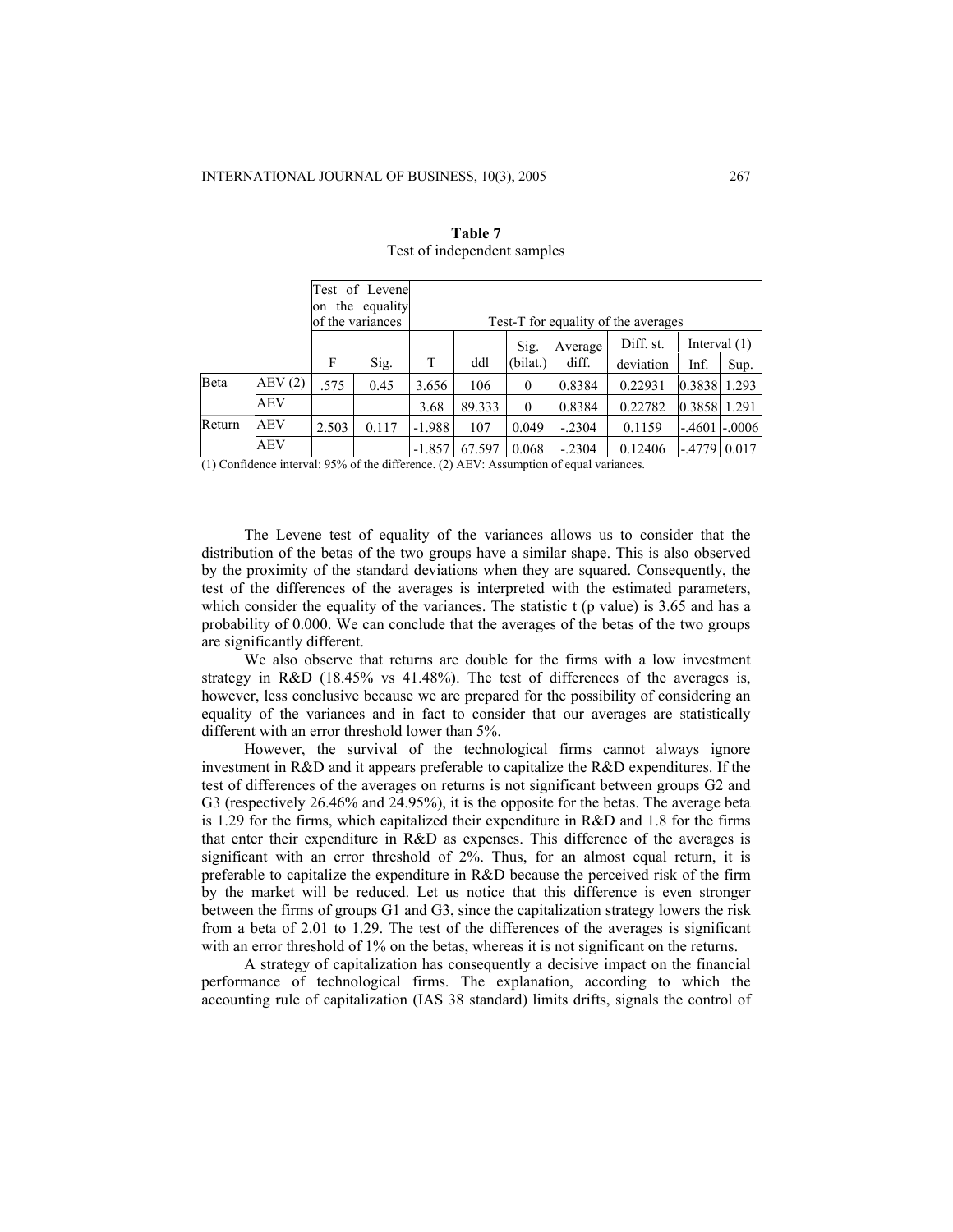technology and contributes to reduce the uncertainties and risks of the business plan, is confirmed through our empirical analyses.

### **IV. CONCLUSION**

The growth of technological firms relies on its opportunities to exploit innovative products and services, thus forcing them to strongly invest in research and development (R&D). Our results show that R&D expenditures signal the strategic positioning of a firm and significantly put strain on the financial performances.

We define companies with intensive investments in R&D as companies that have a high R&D expenses ratio (R&D expenses/EBIT) and a high R&D capitalization ratio (Intangible assets/ $R&D$  expenses). We have observed that the beta is nearly two times higher, and the return nearly two times lower for companies with intensive investments in R&D, compared to low R&D investing companies. Indeed, firms with an intensive investment strategy in R&D have significantly lower financial performances.

Nevertheless, rules of R&D capitalization seems to limit the information asymmetry between technological firms and the exchange market, because firms with a high R&D capitalization ratio (Intangible assets/R&D expenses) have lower betas. Financial performances hold so long as the company generates important earnings. If not, it appears that the more a firm capitalizes its R&D expenditures, the more it increases its intangible assets. So, the capitalization of R&D weighs down the balance sheet and has a negative leverage effect on the returns.

R&D, being impossible to avoid for some technological firms, our results show that it is preferable to capitalize the R&D expenditures if the firm is able to draw an immediate commercial exploitation from them. In this case, where the benefits are expected in the future, the R&D expenditures will have a strong negative impact on the financial performances. It is then preferable to externalise projects (spin-off), which require significant investments in R&D, rather than to develop them in-house.

While talking about their patents, brand and know how, Bill Gates said about Microsoft: "our primary assets do not show up in the balance sheet at all." The observation we made from this article might contribute to the explanation of the current spin-off trend in technological groups and why annual reports do not have much affect on.

#### **ENDNOTES**

- 1. The IAS 38 standard distinguishes two phases in intangible assets creation: the research phase and the development phase. R&D expenditures of the first research phase are expenses, but R&D expenditures of the development phase can be capitalized, i.e. these expenditures are counted as an intangible asset if the firm shows: (A) the technical feasibility of the asset for its start-up or of its sale, (b) its intention to use it or sell it and (c) the resource availability, in particular technical and financial resources, for its development and use.
- 2. Our original sample is composed of a total of 365 European firms. 194 of them are within the software sector, 73 in the telecommunications, 68 in the aerospace and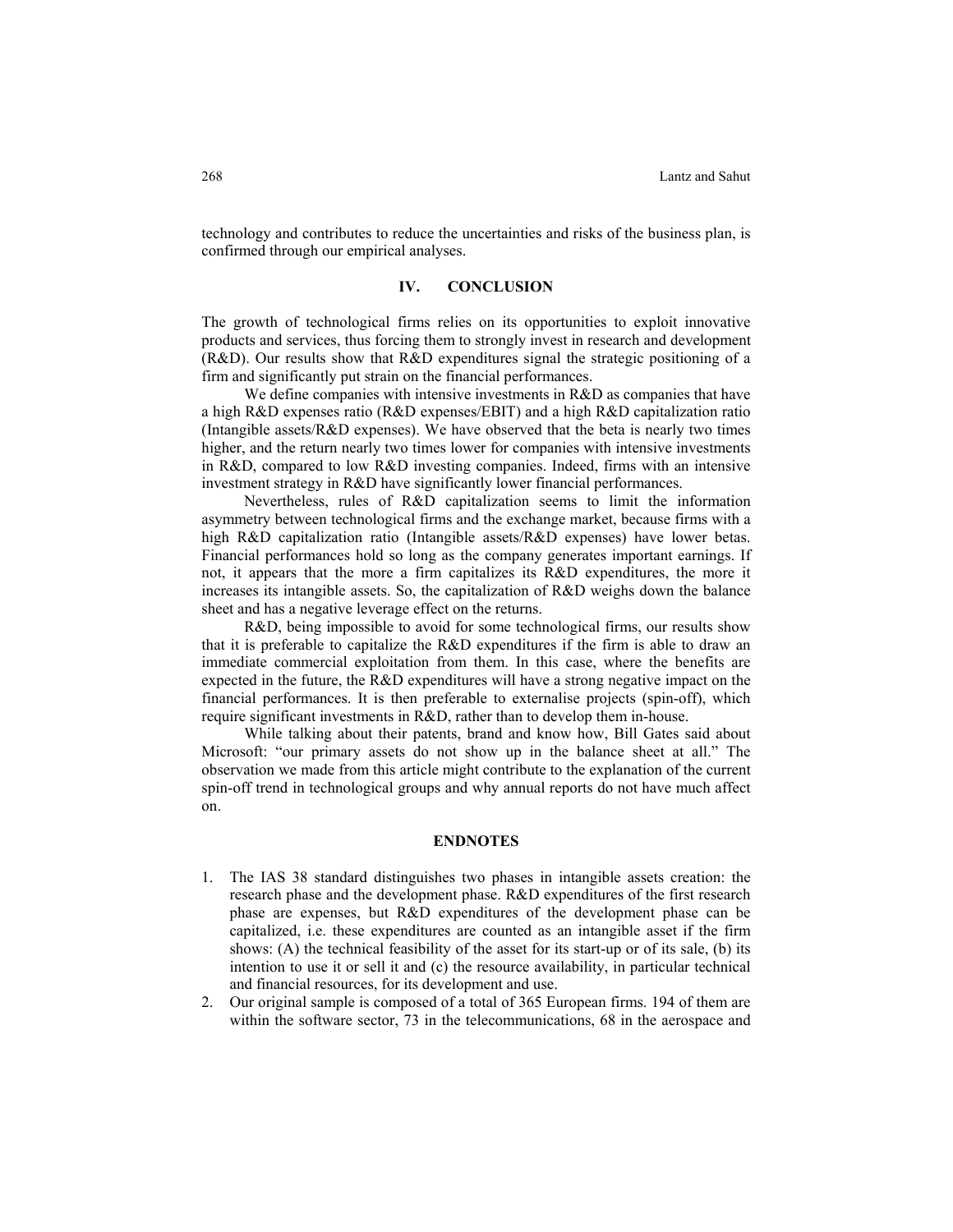30 in biotechnologies. Initially, we refined the composition of the sample by excluding the 108 firms whose earnings, before interests and taxes, are negative because the ratios necessary for our analysis are not interpretable when they are negative. For the same reasons, we excluded the 23 firms that have a negative recorded value of their intangible fixed assets. Our sample is then made up of 234 firms. Secondly, after a logarithmic transformation of our data, we excluded the firms with extreme values. That is to say, we excluded 21 firms, so our final sample was composed with 213 firms.

### **REFERENCES**

- Agrawal, A., and C.R. Knoeber, 1996, "Firm Performance and Mechanisms to Control Agency Problems Between Managers and Shareholders", *Journal of Financial and Quantitative Analysis*, Vol. 31, n° 3, September, pp. 377-397.
- Alcouffe, C., and Y. Louzzani, 2003, « Impact des dépenses dans l'activité de la R&D sur la performance des entreprises industrielles en France » *LIRHE*, unité mixte de recherche CNRS/UT1.
- Audretsch, D.B., and M.P. Feldman, 1996, "R&D Spillovers and the Geography of Innovation and Production", *American Economic Review*, June, pp. 630-640.
- Brenner, M.S., and B.M. Rushton, 1989, "Sales Growth and R&D in the Chemical Industry", *Research-Technology Management*, Vol. 32, n° 2, March-April, pp. 8- 15.
- Chung, K.H., and S.W. Pruitt, 1996, "Executive Ownership, Corporate Value, and Executive Compensation: A Unifiying Framework", *Journal of Banking and Finance*, Vol. 20, pp. 1135-1159.
- Chung, K.H., and H. Jo, 1996, "The Impact of Security Analysts' Monitoring and Marketing Functions on the Market Value of Firms", *Journal of Financial and Quantitative Analysis*, Vol. 31, n° 4, December, pp. 493-512.
- Cockburn, I., and Z. Griliches, 1988, "Industry Effects and Appropriability Measures in the Stock Market's Valuation of R&D and Patents", *American Economic Review*, May, pp. 419- 423.
- Connollly, R. A., and M. Hirschey, 1984, "R&D, Market Structure and Profits: A Value-Based Approach", *Review of Economics and Statistics*, pp. 682-686
- Ding, Y., and H. Stolowy, 2003, « Capitalisation des frais de R&D en France : déterminants et pertinence», working paper du Groupe HEC.
- Ding, Y., H. Stolowy, and G. Entwistle, 2003, « International differences in R&D disclosure practices: evidence in a French and Canadian context », 26th Annual Congress of the European Accounting Association.
- Gagnon, M.A., 2004, « Nouvelle économie et actifs intangibles : les défis de la dimension immatérielle de la création de valeur », Cahiers de Recherche-CEIM.
- Griliches, Z., 1979, "Issues in Assessing the Contribution of Research and Development to Productivity Growth", *Bell Journal of Economics*, n° 10, spring.
- Griliches, Z., 1981, "Market Value, R&D and Patents", *Economic Letters*, Vol. 7, n° 2, pp. 183-187.